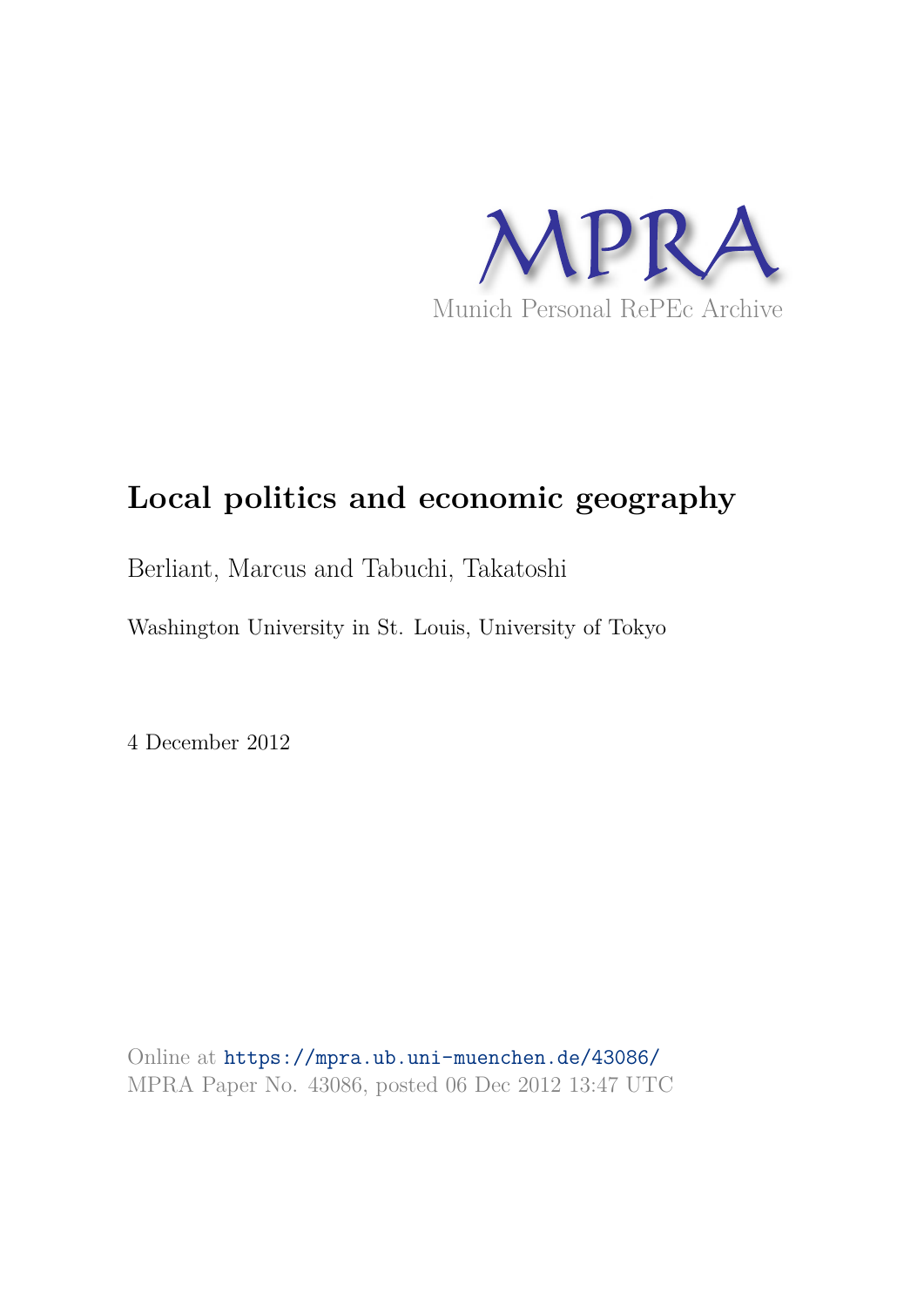# Local Politics and Economic Geography<sup>\*</sup>

Marcus Berliant<sup>†</sup>

Department of Economics, Washington University in St. Louis

Takatoshi Tabuchi<sup>‡</sup>

Faculty of Economics, University of Tokyo

December 4, 2012

#### Abstract

We consider information aggregation in national and local elections when voters are mobile and might sort themselves into local districts. Using a standard model of private information for voters in elections in combination with a New Economic Geography model, agglomeration occurs for economic reasons whereas voter stratification occurs due to political preferences. We compare a national election, where full information equivalence is attained, with local elections in a three-district model. We show that full information equivalence holds at a stable equilibrium in only one of the three districts when transportation cost is low. The important comparative static is that full information equivalence is a casualty of free trade. When trade is more costly, people tend to agglomerate for economic reasons, resulting in full information

The authors thank Rod R. Blagojevich for inspiring this work. We are grateful to Yasushi Asako, Stefano Barbieri, Arnab Biswas, Gilles Duranton, Antoine Loeper, Teemu Lyytikäinen, Debraj Ray and Nathan Seegert for helpful comments and to the University of Tokyo for financial support, but we retain responsibility for any errors.

<sup>&</sup>lt;sup>†</sup>Department of Economics, Washington University, Campus Box 1208, 1 Brookings Drive, St. Louis, MO 63130-4899 USA. Phone: (314) 935-8486. Fax: (314) 935-4156. E-mail: berliant@artsci.wustl.edu

<sup>&</sup>lt;sup>‡</sup>Faculty of Economics, University of Tokyo, Hongo 7-3-1, Bunkyo-ku, Tokyo 113-0033, Japan. Phone: (+3) 5841-5603. Fax: (+3) 5841-5521. E-mail: ttabuchi@e.u-tokyo.ac.jp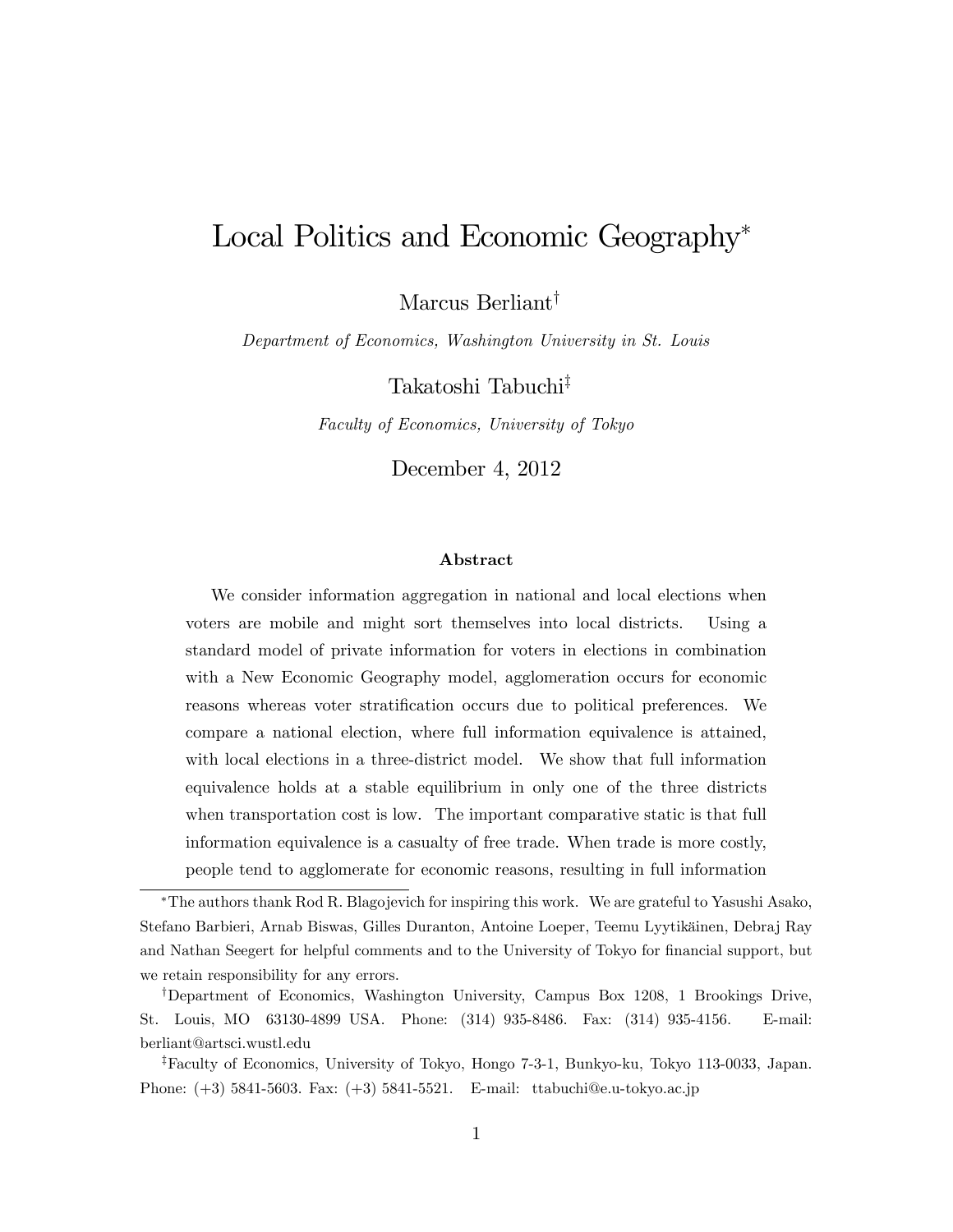equivalence in the political sector. Under free trade, people sort themselves into districts, most of which are polarized, resulting in no full information equivalence in these districts. We examine the implications of the model using data on corruption in the legislature of the state of Alabama and in the Japanese Diet.

Keywords and Phrases: information aggregation in elections, informative voting, new economic geography, local politics

JEL Classification Numbers: D72, D82, R12

## 1 Introduction

We seek to address questions at the boundary of politics and geography: How much information is revealed in local as opposed to national elections? Does the mobility of voters help or hinder information aggregation in local elections? Of course, the electorate is generally smaller in local as opposed to national elections, but does voter migration for economic reasons result in polarization of local elections? Under what circumstances do localities, such as cities, become politically polarized?

Our theoretical model addressing these questions will be applicable to many contexts where mobile voters have both economic and political concerns, receiving a signal concerning an issue or candidate, as we shall detail below. For an empirical viewpoint, we examine the specific context of officials that are elected and later found (or found not) to have received outside money that might compromise their votes. The idea is that voters receive a signal about whether a particular candidate for office is corrupt. In polarized districts, our model predicts that candidates with an extreme view that coincides with the electorate in their district will be elected whether they are corrupt or not, whereas in unpolarized districts fewer corrupt candidates are elected, as people vote using their signals as if they were pivotal. A complicating factor, that we shall address specifically in our model, is the mobility of consumers and their endogenous selection of district.

Consider the following data, collected by Couch et al. (1992), on whether Alabama state-elected officials received income from serving on boards of local state-funded universities in 1987-1988. House districts are evidently smaller.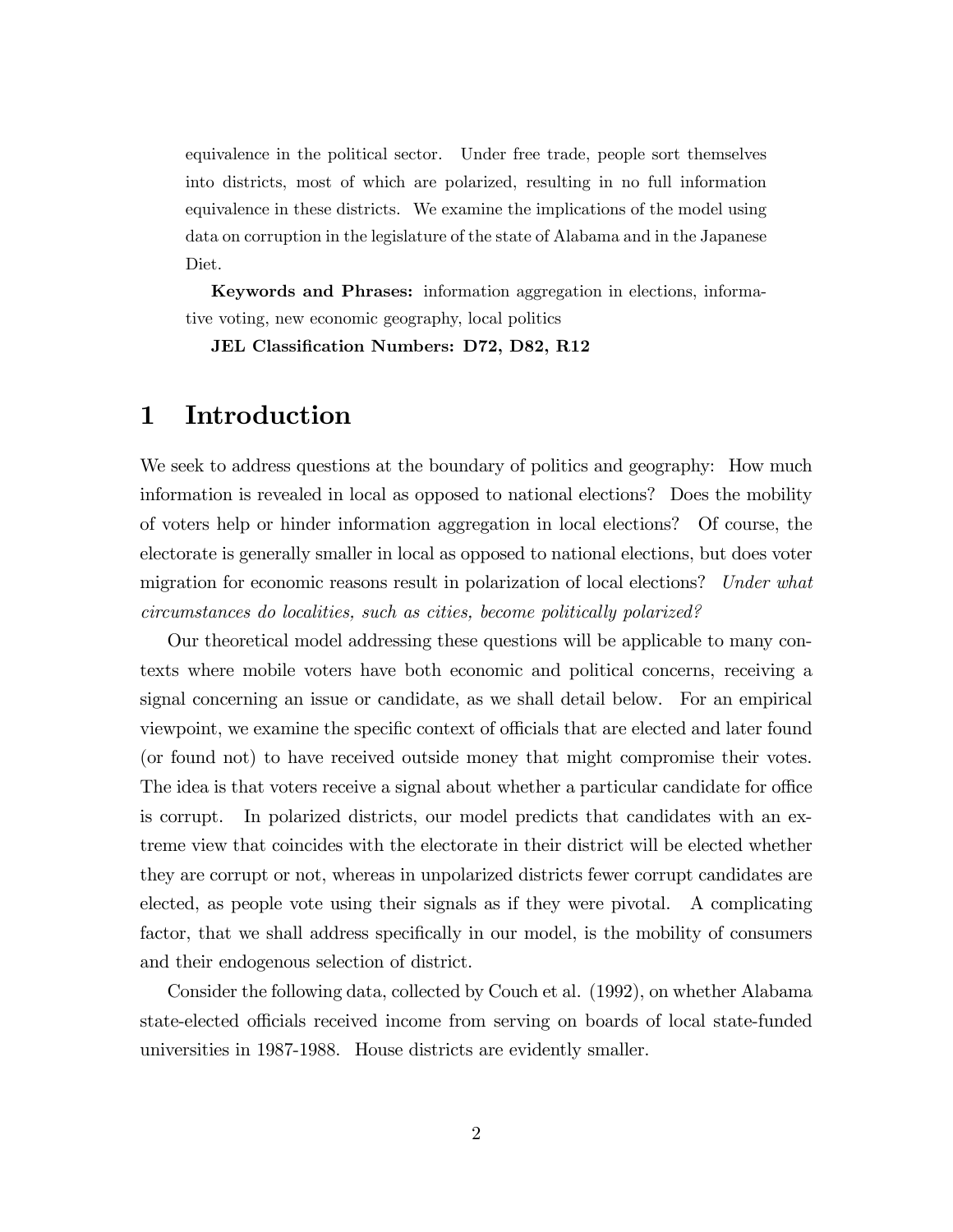|        | Alabama   No Outside Income   Outside Income |              |
|--------|----------------------------------------------|--------------|
| Senate | 31 $(88.6\%)$                                | $4(11.4\%)$  |
| House  | $77(73.3\%)$                                 | $28(26.6\%)$ |

Table 1:  $2\times2$  Contingency Table for Alabama's Legislature

Sources: Couch et al. (1992), http://www.legislature.state.al.us/

Note that House districts are not necessarily subsets of Senate districts.

 $\chi^2 = 3.46$ Degrees of Freedom  $= 1$ Probability  $= 0.063$ 

From this table we can see that the likelihood that House and Senate members differ in their receipt of outside income is large but not definitive. Could it be that some elections for the House imply more information aggregation than others?

Next consider members of the Diet in Japan from July 2000 to March 2003. The Diet is bicameral, the House of Councilors having fewer members than the House of Representatives.

| Japan                    |                | No Allegations   Resigned Under Duress or Convicted |
|--------------------------|----------------|-----------------------------------------------------|
| House of Councilors      | 145 $(99.3\%)$ | $1(0.7\%)$                                          |
| House of Representatives | 289 $(96.3\%)$ | 11 $(3.7\%)$                                        |

Table 2:  $2 \times 2$  Contingency Table for Japan's Diet<sup>1</sup>

Source: http://www.notnet.jp/data04index.htm

Note that House of Representatives districts are subsets of House of Councilors districts.

 $\chi^2 = 3.33$ Degrees of Freedom  $= 1$ Probability  $= 0.068$ 

Again, there appears to be more corruption in elections involving smaller districts, but this is not definitive.

<sup>&</sup>lt;sup>1</sup>In the House of Councilors of Japan's Diet, 146 of the 242 seats are elected in single-seat districts and 96 by proportional representation. In the House of Representatives, 300 of the 480 seats are elected in single-seat districts and 180 by proportional representation.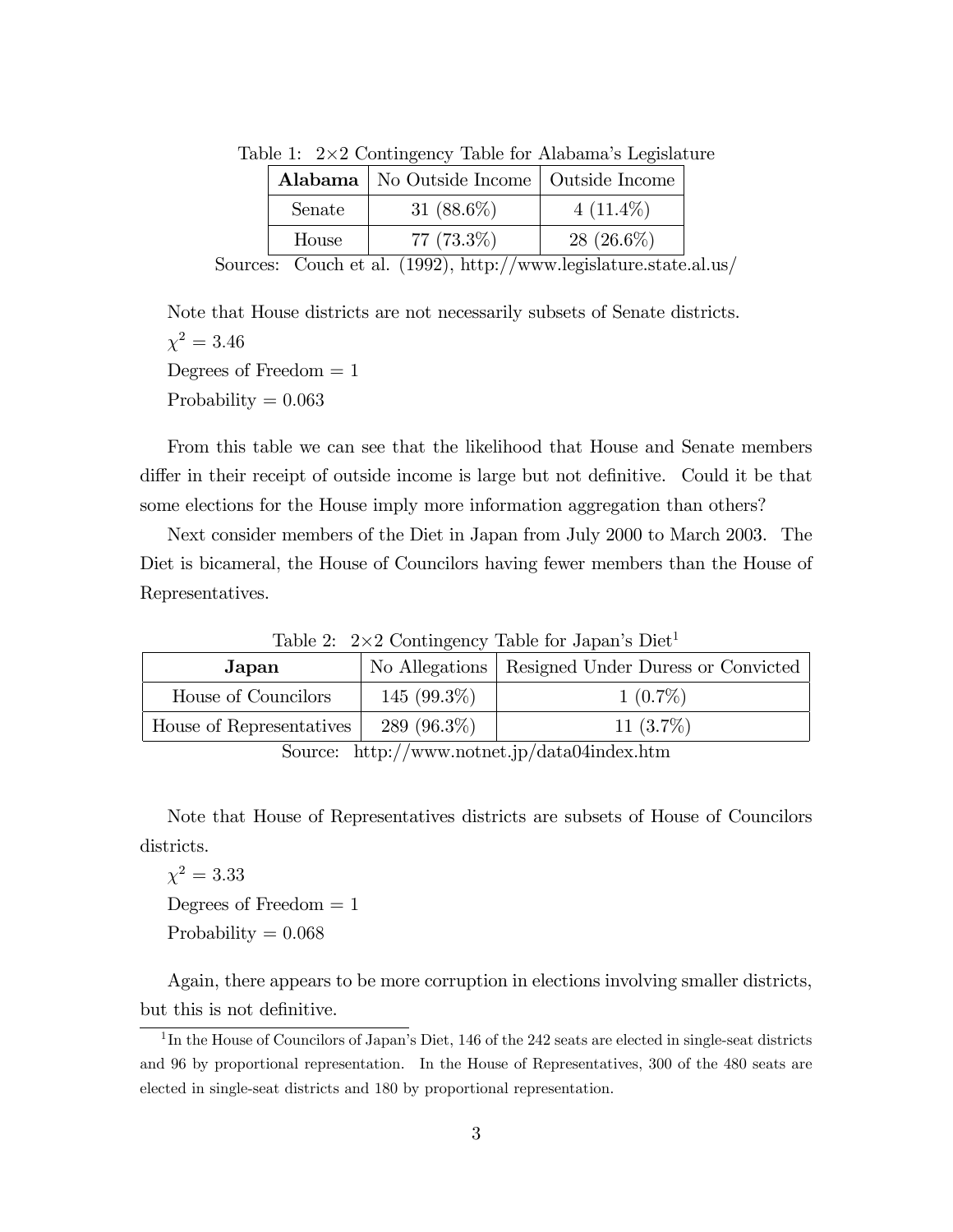To address the theoretical questions we have posed as well as to explain the data, we formulate a model of politics and information aggregation in elections where voters are also economic agents and mobile. Geography and politics interact and feed back in interesting ways: On the one hand, economic factors might cause agglomeration of agents, thus affecting the polarization of districts, the aggregation of information in local elections, and the outcomes of local elections. On the other hand, the outcomes of elections in localities might affect the agglomeration of agents into these localities. This interplay leads us to the introduction of geography into models of politics, in particular those associated with the Condorcet jury theorem such as Austen-Smith and Banks (1996) and Feddersen and Pesendorfer (1997). It also leads us to introduce politics into models of stratification or agglomeration, such as Krugman (1991). In this respect, we could have used a model of local public goods for this purpose, but find the New Economic Geography model from urban economics to be both more tractable and less biased toward stratification. For example, in the US context, local education and quality of schools, along with property taxes, are the most important criteria used by consumers/voters for determining location of residence. Tiebout sorting models will generally lead directly to stratification by type of consumer in equilibrium, implying a failure of full information equivalence (defined in the next paragraph) in the various districts. In summary, we could use a model of equilibrium in a local public goods economy in place of the New Economic Geography part of our model, but we conjecture that results would be similar. In general, New Economic Geography models lead to agglomeration, but not directly to stratification. We shall elaborate on this in the conclusions.

Our main Öndings are summarized as follows. We compare a national election, where the same outcome is attained whether voters know everyone's private information or not (called *full information equivalence*<sup>2</sup> in the political science literature), with local elections in a three district model. We show that full information equivalence holds in only one of the three districts when transportation cost of goods is low. The important comparative static is that full information equivalence is a casualty of free trade. When trading goods is more costly, people tend to agglomerate for economic reasons, resulting in full information equivalence in the political sector. Under

<sup>2</sup>Equivalently, it can be said that full information aggregation occurs in the election.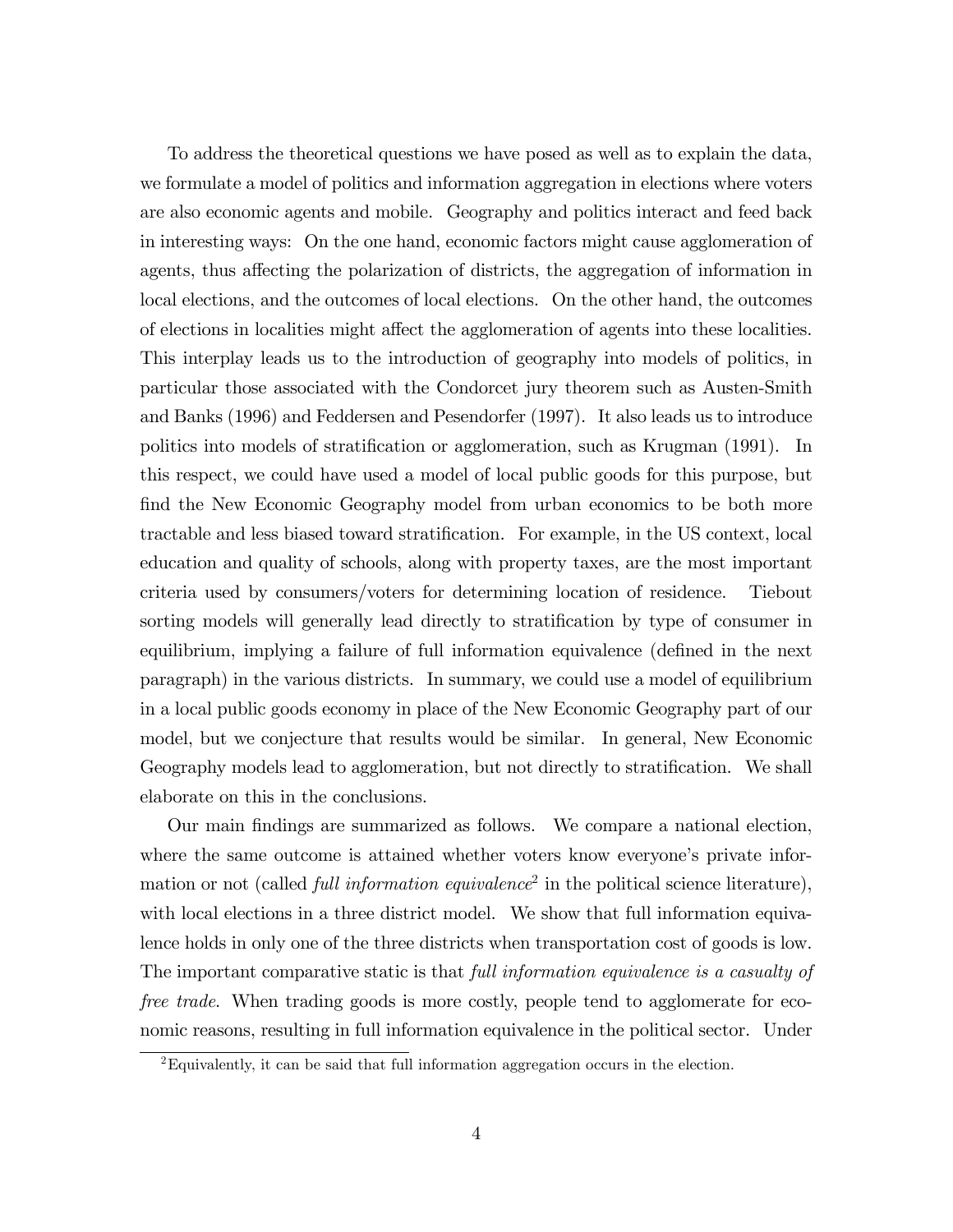free trade, people sort themselves into three districts, two of which are polarized, resulting in no full information equivalence in these districts. The remaining district still satisfies full information equivalence. Thus, if the signals voters receive concern the conflict of interest or corruption of candidates in their district, it is expected that elections in districts with smaller populations (local elections) will result in a higher proportion of compromised elected officials. This might even happen if the electorate is large, as in our model. But some of these districts will still satisfy full information equivalence, so the correlation between size of electorate and information aggregation in elections is imperfect. Nevertheless, our model endogenously generates politically polarized districts.

The literature on information aggregation in elections has a focus on an electorate that is exogenously given and thus is immobile. Austen-Smith and Banks (1996) presented the seminal work on the Condorcet jury theorem, showing in a gametheoretic context that for some states of nature, not all the information of voters is revealed in Nash equilibrium even if they all have the same objective functions and priors. Feddersen and Pesendorfer (1997) find sufficient conditions for which full information equivalence holds at Nash equilibrium, and that is the framework we employ below.

The literature on economic geography has almost no focus on voting, particularly when there is asymmetric information about candidates or ballot measures.

We wish to emphasize that one interpretation of the model, specifically taking the uncertainty to be about political corruption, is useful primarily because there are empirical implications that can be taken to data. Other interpretations of the alternatives over which there is uncertainty, for example the effects of policies regarding a local public good such as schooling, or candidate productivity or valence, are equally valid and possibly more interesting, but are harder to take to data. This will be discussed further in the conclusions.

The outline for the balance of the paper is as follows. Section 2 gives the model and definitions of equilibrium and stability. Section 3 contains a characterization of equilibrium and the comparative statics of the model with a focus on local politics. Section 4 discusses the general implications of the model, returning to our discussion of the data. Finally, Section 5 gives our conclusions.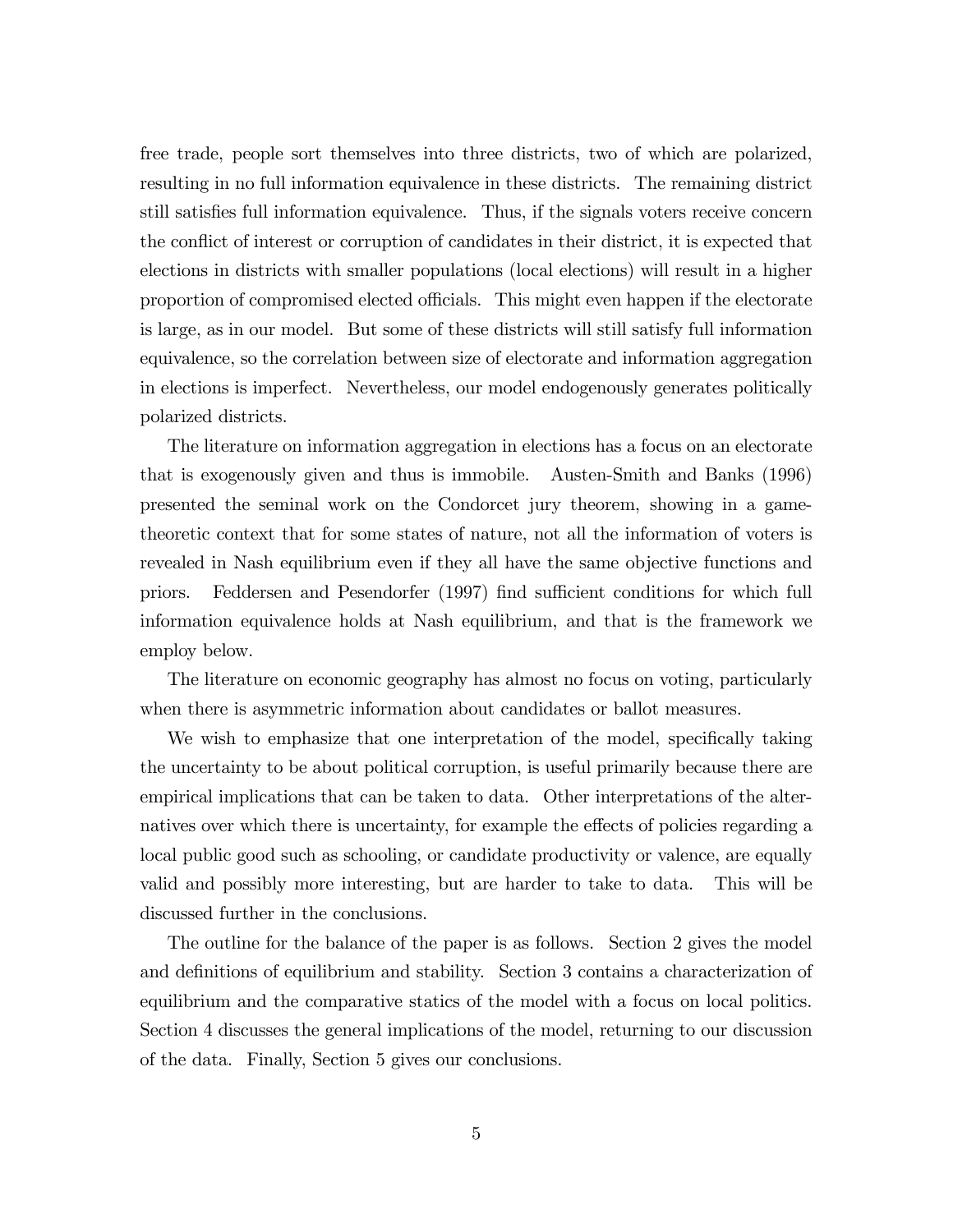# 2 The model

The spatial structure of the model consists of three districts indexed by  $i = 1, 2, 3$ , located at each vertex of a regular triangle. These can be cities, regions or jurisdictions within a city. There is an exogenously given mass  $L > 0$  of consumers, each of whom supplies one unit of labor inelastically. Let the population of district  $i$  be denoted by  $L_i$ .

The model has a political as well as an economic sector. Overall utility is given by the sum of subutilities from the two sectors. The utility from the economic sector for a resident of district  $i$  is given by  $u_i$ , whereas the utility from the political sector is given by  $v$ . The total utility is given by

$$
U_i \equiv u_i + v.
$$

We will describe these subutility functions, including their domains, in detail. We begin by describing the economic sector.

## 2.1 The economic sector

Preferences are defined over a continuum of varieties of a horizontally differentiated good. The preferences of a typical resident of district  $i$  are represented by the following CES utility:

$$
u_i = \left[\sum_{j=1}^3 \left( \int_{\Omega_j} d_{ji}(\omega)^{\frac{\varepsilon-1}{\varepsilon}} d\omega \right) \right]^{\frac{\varepsilon}{\varepsilon-1}}, \tag{1}
$$

where  $d_{ji}(\omega)$  is the consumption in district i of variety  $\omega$  produced in district j, and  $\Omega_j$  is the set of varieties produced in district j with  $j = 1, 2, 3$ . The parameter  $\varepsilon > 1$ measures both the constant own-price elasticity of demand for any variety, and the elasticity of substitution between any two varieties. Unlike standard models in the tradition of New Economic Geography, there is no freely traded homogeneous good. The freely traded homogeneous good is unrealistic and its presence might not be innocuous (Davis, 1998).

To explain how the economic sector works, first fix the locations of consumers.

Production of any variety of the differentiated good takes place under increasing returns to scale by a set of monopolistically competitive firms. This set is endoge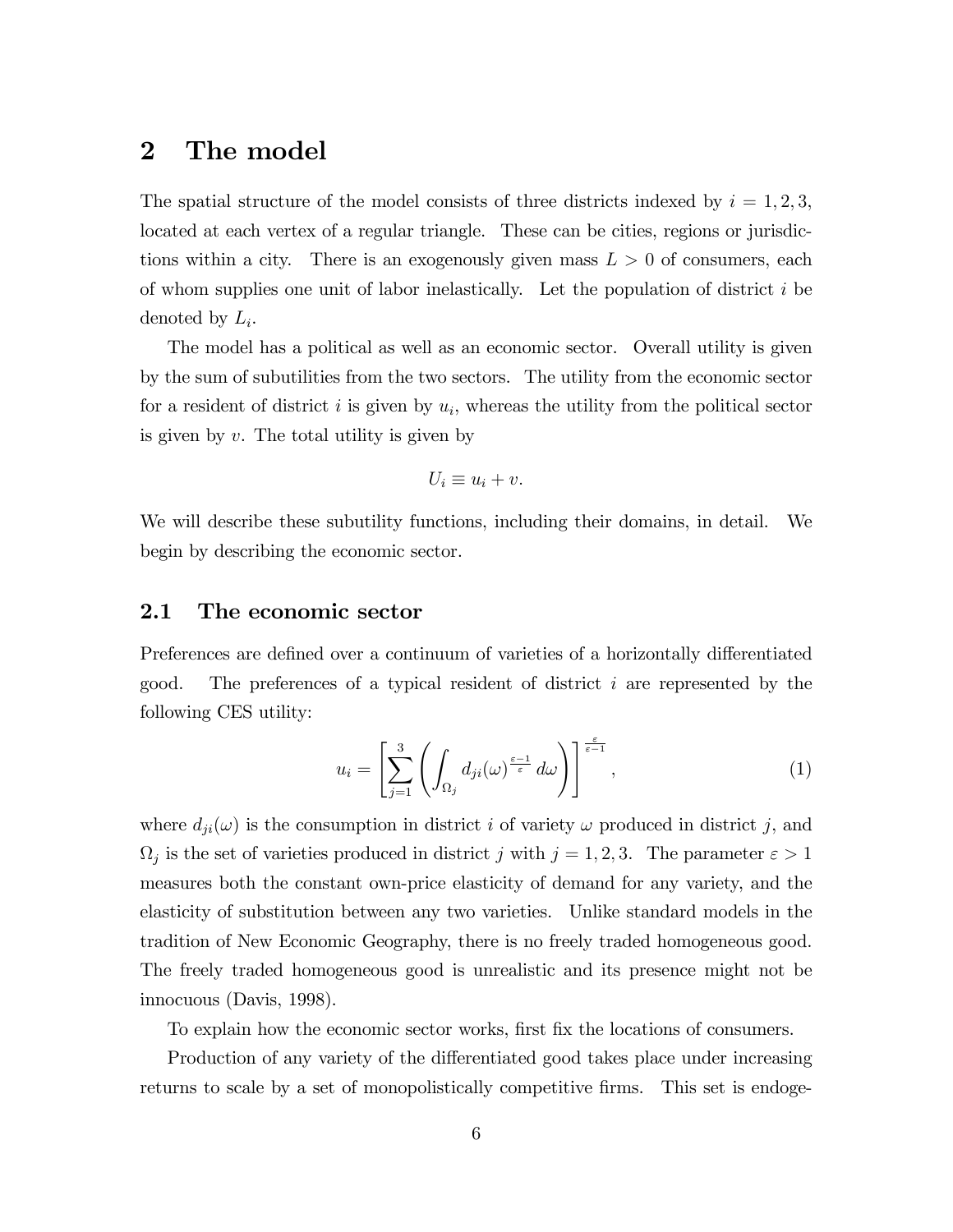nously determined in equilibrium by free entry and exit. In what follows, we denote by  $n_i$  the mass of firms located in district i. Production of each variety requires both a fixed and a constant marginal labor input requirement, denoted by  $\bar{c}$  and c respectively. As for transportation costs, inter-district shipments of any variety are subject to iceberg transportation costs:  $\tau_{ij} \geq 1$  units have to be shipped from district  $i$  to district  $j$  for one unit to reach its destination.

Given our assumptions, in equilibrium firms differ only by the district in which they are located. Accordingly, to simplify notation, we drop the variety label  $\omega$  from now on. Let  $p_{ji}$  be the delivered price of a variety from district j to district i. Then, the maximization of (1) subject to the budget constraint

$$
\sum_{j=1}^{3} n_j p_{ji} d_{ji} = w_i
$$
 (2)

yields the following individual demand in district  $i$  for a variety produced in district j:

$$
d_{ji} = \frac{p_{ji}^{-\varepsilon}}{P_i^{1-\varepsilon}} w_i,
$$
\n(3)

where  $w_i$  is the wage in district i and  $P_i$  is the CES price index in district i defined by:

$$
P_i \equiv \left(\sum_{k=1}^3 n_k p_{ki}^{1-\varepsilon}\right)^{\frac{1}{1-\varepsilon}}.\tag{4}
$$

Due to the iceberg transportation cost assumption, a typical firm established in district i has to produce  $q_{ij} = \tau_{ij} d_{ij} L_j$  units to satisfy final demand  $d_{ij}$  in district j, where  $L_j$  is the number of consumers in district j. The firm takes (3) into account when maximizing its profit given by:

$$
\Pi_i = \left(\sum_{j=1}^3 p_{ij} d_{ij} L_j\right) - w_i \left(c \sum_{j=1}^3 q_{ij} + \overline{c}\right).
$$
 (5)

Profit maximization with respect to  $p_{ij}$ , taking the price index  $P_j$  as given because of the continuum of varieties, then implies that the price per unit delivered is:

$$
p_{ij} = \frac{\varepsilon c}{\varepsilon - 1} \tau_{ij} w_i = \tau_{ij} p_{ii}.
$$
 (6)

Due to free entry and exit, profits must be non-positive in equilibrium. Then  $(5)$  and  $(6)$  imply that firms' equilibrium scale of operation in district i must satisfy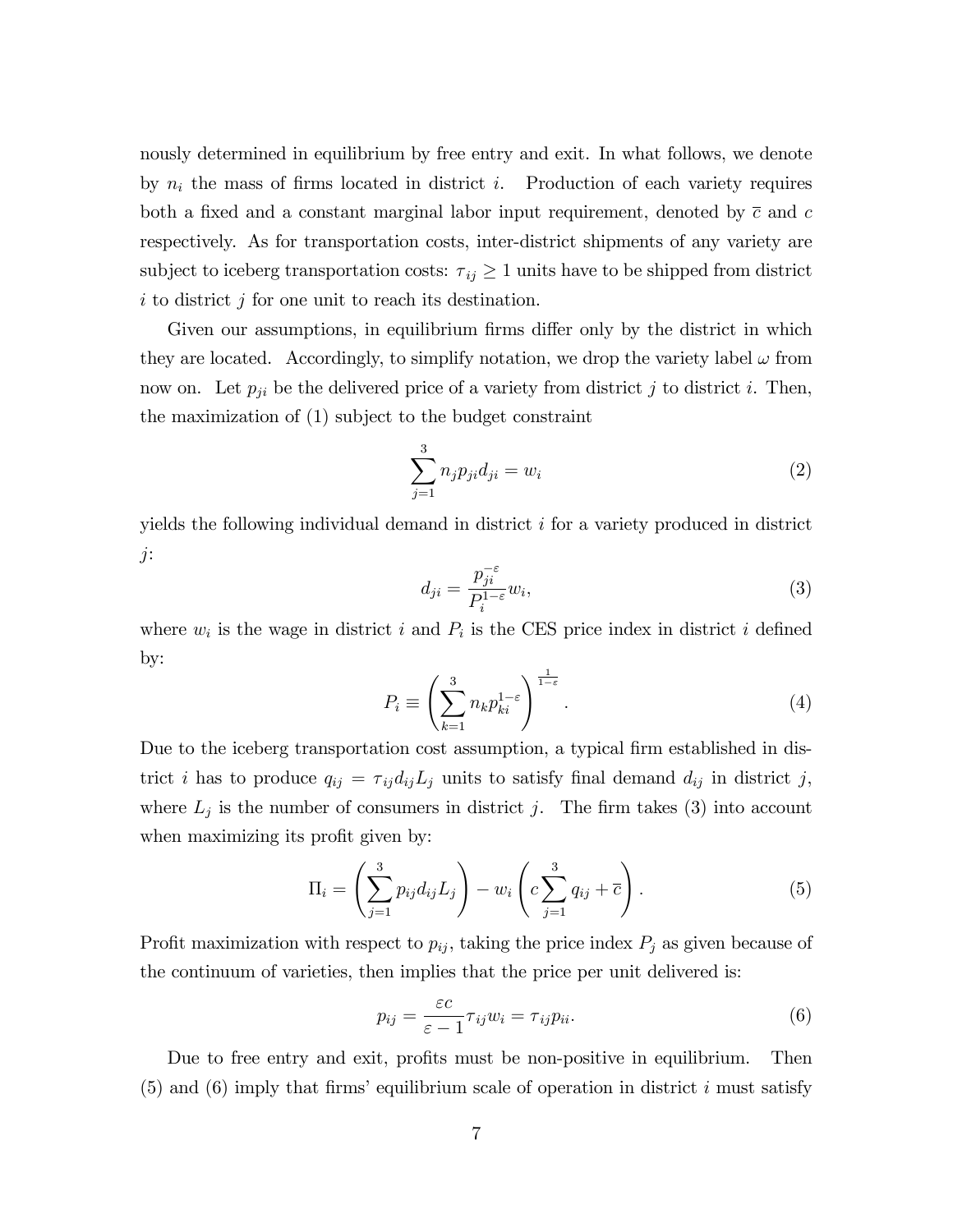$\Pi_i = 0$ , which is rewritten as:

$$
(p_{ii} - cw_i) \sum_{j=1}^{3} \tau_{ij} d_{ij} L_j = w_i \overline{c}.
$$
 (7)

Because the labor input is given by  $c \sum_{j=1}^{3} q_{ij} + \overline{c}$  in (5), the labor market clearing conditions are given by:

$$
n_i \left( c \sum_{j=1}^3 \tau_{ij} d_{ij} L_j + \overline{c} \right) = L_i.
$$
 (8)

Eliminating  $p_{ij}$  and  $\sum_{j=1}^{3} \tau_{ij} d_{ij} L_j$  from (6), (7) and (8), we get:

$$
n_i^* = \frac{L_i}{\varepsilon \bar{c}}.\tag{9}
$$

That is, the number of firms in a district is proportional to the number of workers in that district at equilibrium.

Substituting  $(4)$ ,  $(6)$  and  $(9)$  into the zero profit condition  $(7)$ , we have:

$$
\sum_{j=1}^{3} \frac{\phi_{ij} w_j L_j}{\sum_k \phi_{kj} w_k^{1-\epsilon} n_k^*} = w_i^{\epsilon}.
$$
\n(10)

Due to the geographically symmetric location of the districts, we set

$$
\phi_{ij} \equiv \tau_{ij}^{1-\varepsilon} = \begin{cases} \phi \in [0,1] & \text{if } i \neq j \\ 1 & \text{if } i = j \end{cases},
$$

which is a measure of how free trade is, since  $\varepsilon > 1$ . Its value is one when trade is free and zero when trade is prohibitively costly. There are three equilibrium conditions (10) and three unknowns:  $w_1, w_2$  and  $w_3$ . However, one of the three equations in (10) is redundant by Walras' law. We set  $w_1 = 1$  by choosing the wage in district 1 as the numéraire. As is standard in the New Economic Geography literature, it can be shown that there is a unique solution, namely  $(w_1, w_2, w_3) = (1, w_2^*, w_3^*).$ 

The indirect equilibrium utility (with a fixed distribution of consumers) is given by:

$$
u_i^* = \frac{w_i^*}{P_i^*} = \frac{w_i^*}{\left[\frac{1}{\varepsilon\bar{c}}\sum_{j=1}^3 \phi_{ji} (w_j^*)^{1-\varepsilon} L_j\right]^{\frac{1}{1-\varepsilon}}}.
$$
(11)

It can also be shown that if  $L_i > L_j$ , then  $w_i^* > w_j^*$  and  $u_i^* > u_j^*$ . This is called the market size effect: the nominal and real wages are higher in the larger district.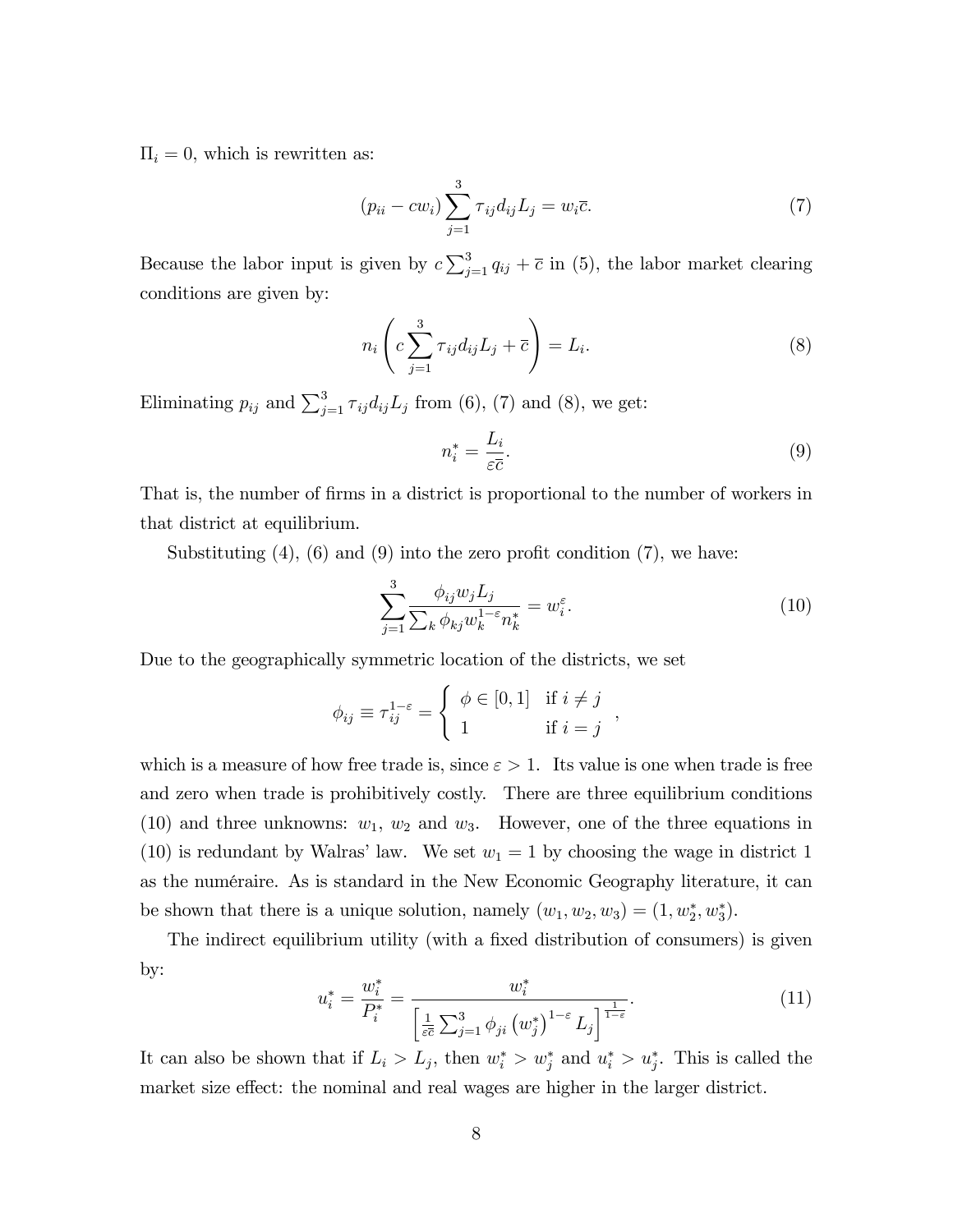## 2.2 The political sector

There are two types of elections, namely national elections and local elections. For national elections, every consumer votes. For local elections, the alternatives are chosen in each district independently. Only the residents of a district vote in the local election for that district. We formulate two models, one with only a national election, and one with only local elections. We adopt the framework of Feddersen and Pesendorfer (1997) for the political sector. There are two alternatives in any election, A and Q. Let  $\gamma \in \{A, Q\}$ . A preference parameter for a voter is given by  $x \in [-1, 1]$ , whereas the state is given by  $s \in [0, 1]$ . The set of voter types is denoted by  $X = [-1, 1]^3$  The probability distribution over consumer types is given by F (if it has a density, call it f), whereas the common prior over states is given by  $G$  (if it has a density, call it g). Define the utility from the political sector of type x from alternative  $\gamma$  in state s to be  $v(\gamma, s, x)$ . We assume that  $\Delta v(s, x) \equiv v(A, s, x) - v(Q, s, x)$  is continuous and increasing in s and x.

The total utility of a consumer in district  $i$  of type  $x$  is abbreviated as

$$
U_i^x \equiv u_i + v.
$$

Each voter receives a signal  $\sigma \in \{1, ..., M\}$  at the beginning of the political stage, before voting, but after the economic stage. Denote by  $p(\sigma | s)$  the probability that a consumer receives signal  $\sigma$  in state s.

## 2.3 Timing of the game

All players have perfect foresight. The timing of the game is as follows. First, the Örms and consumers locate themselves in the three districts, knowing what lies ahead. The agents cannot relocate after this step. Then economic equilibrium in the districts is achieved. Next, each consumer receives a signal about the alternatives in the political sector. Then they simultaneously vote over the two alternatives, the winner determined by majority rule. For national elections, the outcome is independent of the district of residence. For local elections, the outcome is specific to each of the three districts. This is equilibrium in the political sector. Finally, all

<sup>&</sup>lt;sup>3</sup>In the terminology of Feddersen and Pesendorfer (1997), there is only one information service.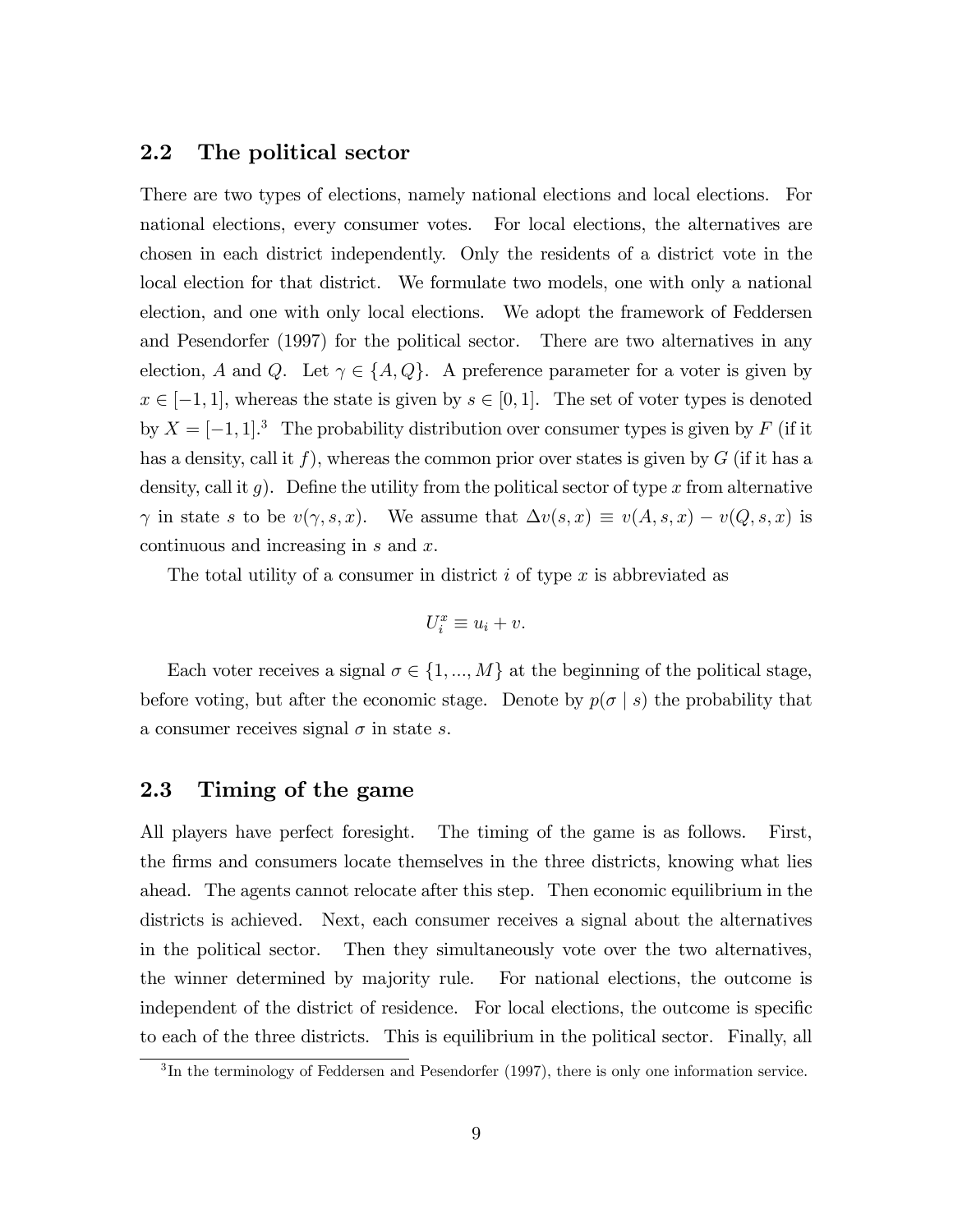players receive their utility payoffs. We seek the subgame perfect Nash equilibria in weakly undominated strategies of this game.

Notice that for national elections, only the economic sector matters in the choice of location, so the game reduces to a standard New Economic Geography model. Hence, we focus on local elections.

## 2.4 Equilibrium

**Definition 1** A strategy profile is a measurable map  $\pi = (\pi_1, \pi_2)$  where  $\pi_1 : X \longrightarrow$  $\{1,2,3\}$  and  $\pi_2: X \times \{1,2,3\} \times \{1,...,M\} \longrightarrow [0,1].$  Here,  $\pi_1$  denotes the strategy at stage 1, the economic stage, whereas  $\pi_2$  denotes the strategy at stage 2, the political stage. In general, the range of  $\pi_2$  denotes a mixed strategy where 0 is a pure strategy vote for  $A$  whereas  $1$  is a vote for  $Q$ .

In stage 1, each consumer (of any type) chooses a location. In stage 2, they vote.

We face a technical issue here that is faced by most working on information aggregation in elections. In general, models with a finite number of voters are used due to division by zero in applying Bayesí rule when there is a continuum of voters. In other words, the event that a person is pivotal when there is a continuum of voters often has probability zero, so conditioning on this event is not possible. One option to address this problem is to use regular conditional probabilities, but that is not possible in our context. The alternative that we (and the literature) use is specified as follows.

The first stage of the game proceeds as an economy and game with a continuum of players. This yields a population distribution in each of the three districts. For national elections, votes from all districts are counted. For local elections, only votes from a district are counted for the election in that district. When there are local elections, there is an outcome for each district.

Fix population distributions  $F_1$ ,  $F_2$ , and  $F_3$  in districts 1, 2, and 3, respectively (if there is a density f for F, then  $F_i$  has density  $f_i$  for  $i = 1, 2, 3$ . For local elections (national elections follow in an obvious way) we draw randomly and independently N voters from each district using the appropriate district-wide distribution, where  $N$  is exogenous. Focus on a district i and a symmetric strategy profile for the district  $\pi_2(\cdot, i, \cdot)$ . Following Feddersen and Pesendorfer (1997, p. 1034), for each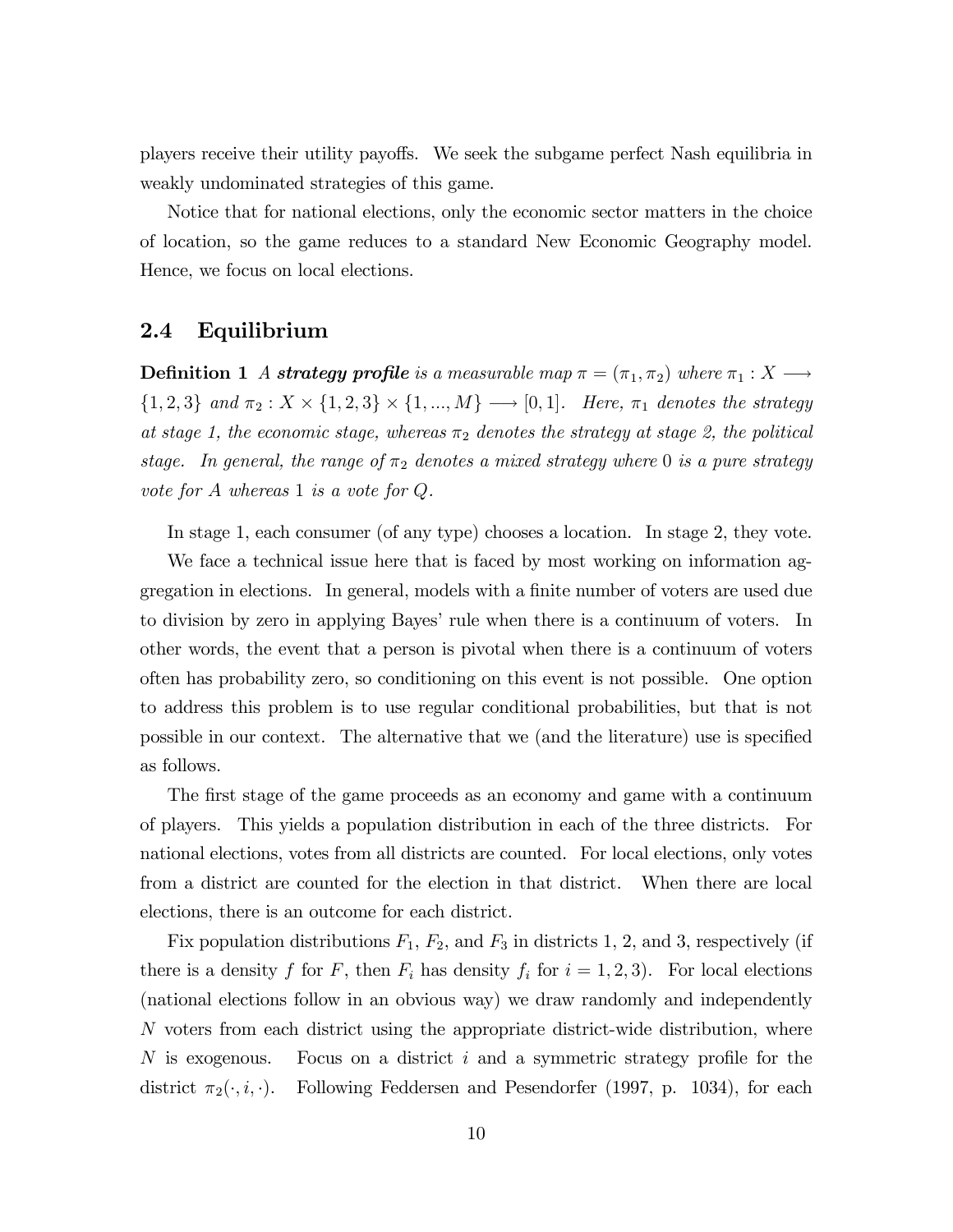state  $s \in [0, 1]$  we can calculate the updated posterior for the state, conditional on a voter being pivotal, on the signal they receive, and on others' strategies. Using this posterior, we can compute expected utility from the two alternatives, namely  $E[v(A, s, x) \mid \pi_2, \sigma]$  and  $E[v(Q, s, x) \mid \pi_2, \sigma]$ . A voter can choose Q or A. Mixed strategies are defined in the obvious way. If the proportion of voters who choose  $Q$  is larger than  $1/2$ , then Q is the outcome. Otherwise, A is the outcome. Expectations over the randomization are counted for mixed strategies.

A second stage N-equilibrium is a symmetric Bayesian Nash equilibrium in this second stage of the game, where no consumer/voter uses a weakly dominated strategy. Proposition 1 (actually the proof in the appendix) of Feddersen and Pesendorfer (1997) shows that such an equilibrium exists under their Assumption 1.

A second stage equilibrium is any limit point of second stage N-equilibria where  $N$  tends to infinity. Such exists if second stage  $N$ -equilibrium exists for each N due to the following argument. Let  $\pi_2^N$  be a second stage N-equilibrium with N voters drawn from  $F_i$ . If necessary, draw a converging subsequence so that for  $i = 1, 2, 3$ :  $\int_X \pi_2^N(x, i, \sigma) dF_i$  converges for each  $\sigma$ .<sup>4</sup> This yields the expected number of votes for  $Q$  given  $\sigma$  at equilibrium. Then apply Fatou's lemma in several dimensions (see Hildenbrand, 1974, p. 69) to obtain a limit. The law of large numbers implies that if this number exceeds  $\frac{1}{2}$  in district *i*, then given  $\sigma$ , the winner is *Q*. Otherwise, it is  $A<sup>5</sup>$ . Notice that the limit is not necessarily an equilibrium of the limiting game, due to problems with division by zero mentioned above. Rather, it is the limit of a sequence of equilibria for games with Önitely many players, where the number of players tends to inÖnity. In the limit, there is a continuum of players in each district unless that district is empty. However, it is really the relative measure of players in the districts that matters for agglomeration. Moreover, each district electorate is large, so it is not the fact that local elections have smaller electorates than national elections that is driving the equilibrium information aggregation properties of voting.

<sup>&</sup>lt;sup>4</sup>Notice that for each  $N$  this is just a list of real numbers of fixed, finite length, so such a converging subsequence exists provided that the sequence is bounded. Here, each element of the vector and sequence is in the unit interval.

<sup>&</sup>lt;sup>5</sup>Of course, there is a continuity issue when the vote share converges to  $\frac{1}{2}$  from above as  $N \to \infty$ for some set of signals. But then a pivotal voter is indifferent between the two possible outcomes of the election.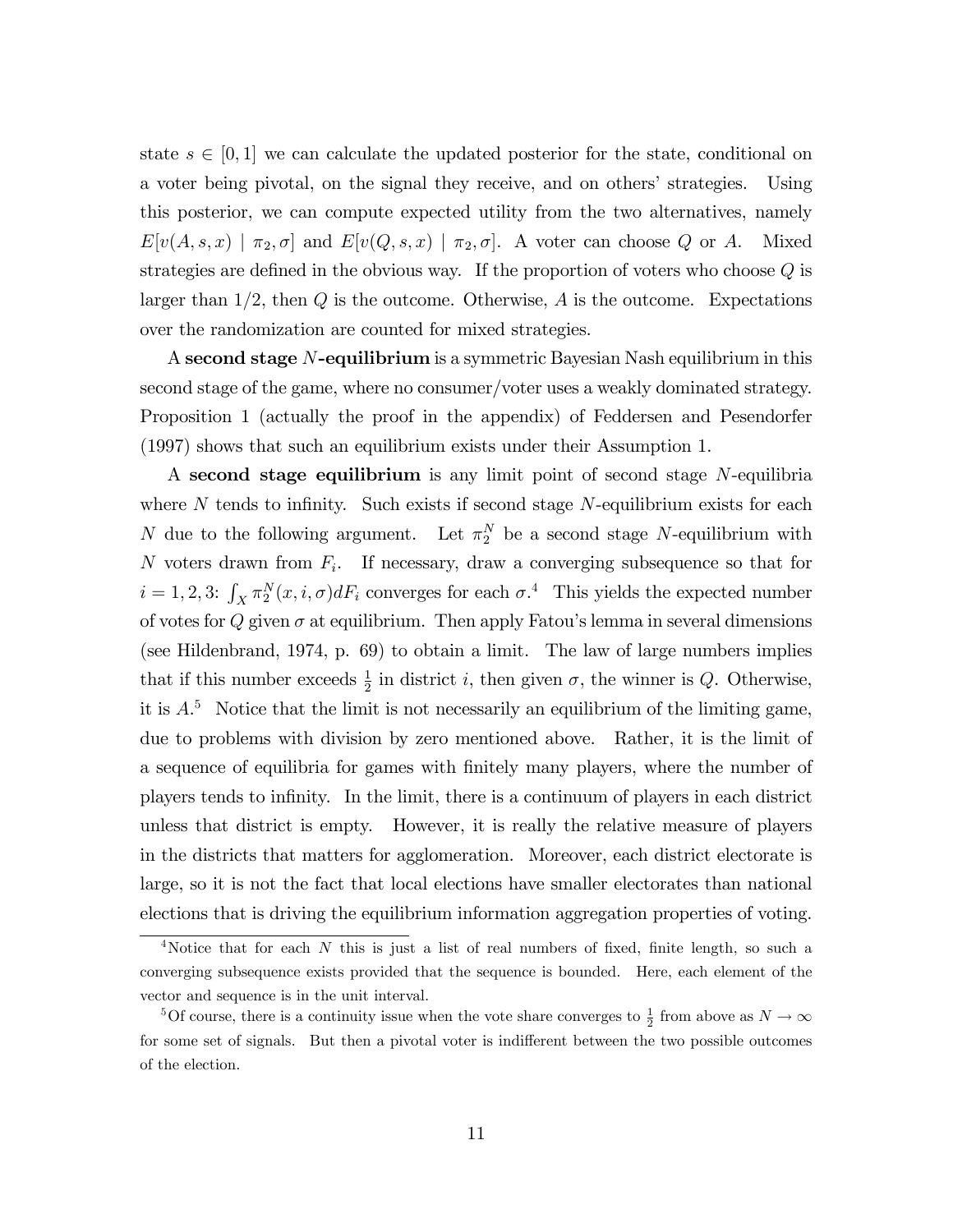Rather, it is the presence or absence of stratification.

Notice that even if the second stage N-equilibrium is unique, there might be multiple limit points, so the second stage equilibrium might not be unique. However, for our analysis we shall focus on an example where the second stage N-equilibrium is unique and independent of population, so the second stage equilibrium is unique.

Fix a strategy profile  $\pi = (\pi_1, \pi_2)$ . Fix a district *i*. At stage 2, the posterior over states conditional on being pivotal in that district and observing signal  $\sigma$  is denoted by  $\beta_i(s \mid piv, \pi_2, \sigma)$ . Then the explicit derivation of  $\beta_i$  can be found in Feddersen and Pesendorfer (1997, p. 1034) and below in the Appendix. The objective of a voter of type  $x \in X$  is given by

$$
\max_{\gamma \in \{A,Q\}} \int_0^1 v(\gamma,s,x) \cdot \beta_i(s \mid piv, \pi_2, \sigma) ds.
$$

An **equilibrium** is the limit point of a sequence of subgame perfect, symmetric Bayesian Nash equilibria in this two stage game, where (almost) no consumer/voter in the sequence of games uses a weakly dominated strategy.

Informally, an equilibrium is said to satisfy full information equivalence in district i if the alternative that wins the election in that district is almost surely the one that would have been chosen if the electorate in that district were fully informed about the state  $s$ . The formal definition of full information equivalence is technical because it relies on statements about the asymptotic properties of large but finite elections, and can be found in Feddersen and Pesendorfer (1997, p. 1042).

## 2.5 Stability

To ease notation, we define  $\lambda_i = \frac{L_i}{L_i}$  $\frac{L_i}{L}$ . Take an equilibrium population distribution  $(\lambda_1^*, \lambda_2^*, \lambda_3^*)$  with indirect economic utility  $u_i^*$  and with indirect political expected utility  $Ev_i^*(x)$  for  $i = 1, 2, 3$ . Let  $f_i^*$  be the equilibrium density of types in district i, and let  $S_i^*$  be its support. We say that the equilibrium is *stable* if

$$
\frac{d\left(U_j^* - U_i^*\right)}{d\lambda_j} = \frac{d\left(Ev_j^* - Ev_i^*\right)}{dx} \bullet \frac{dx}{d\lambda_j} + \frac{d\left(u_j^* - u_i^*\right)}{d\lambda_j}\Big|_{x \in S_i^* \cap S_j^*} < 0 \quad \text{for } i, j = 1, 2, 3; \ i \neq j. \tag{12}
$$

Here we are assuming that the economic equilibrium *does* change at the margin. However, the marginal change in the distribution of voters in the districts *does not*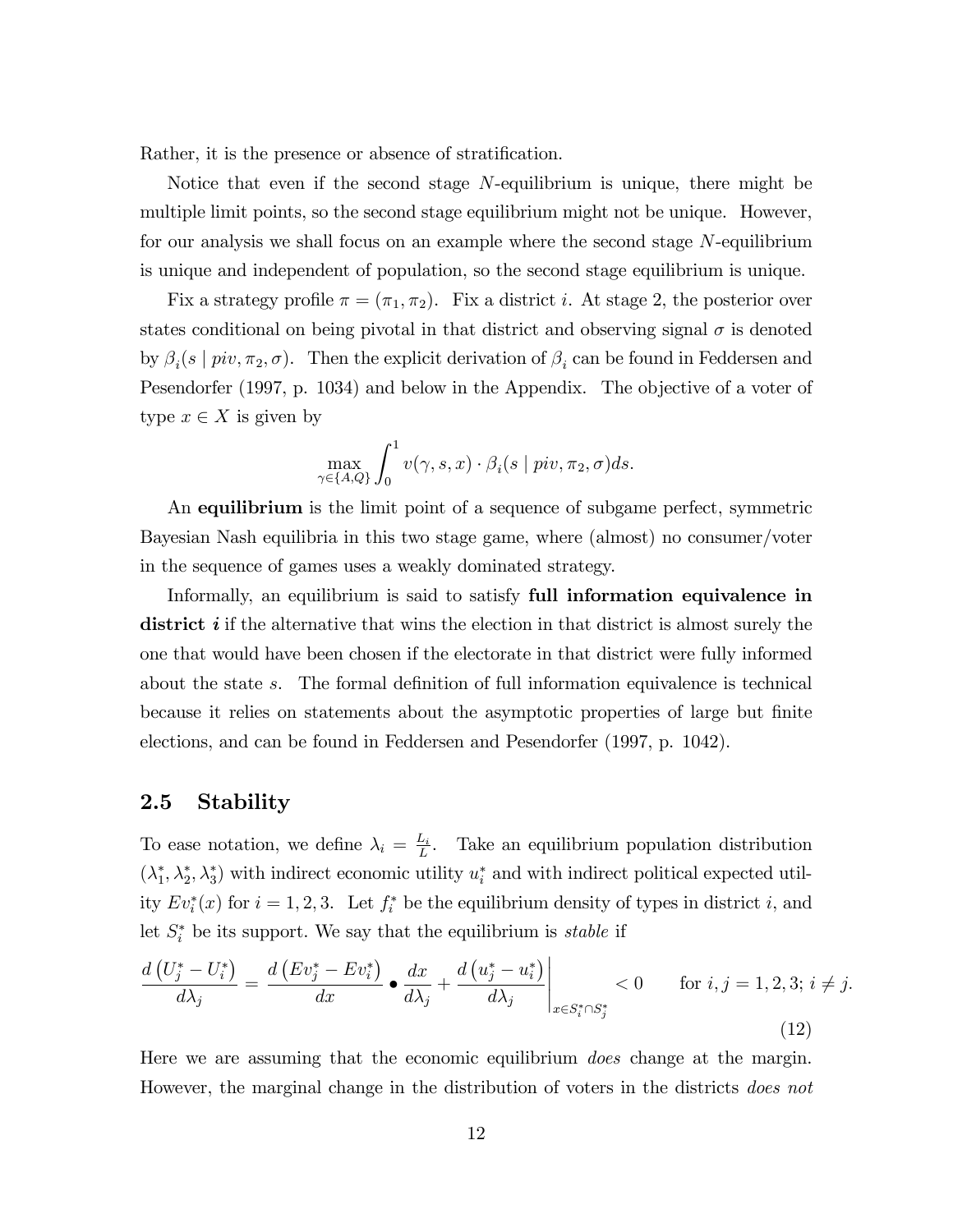change the political equilibrium in either their origin or destination, as the first term only reflects the change in the expected utility evaluation of the difference in fixed equilibrium political outcomes with respect to the type or bias of a new district boundary consumer. The reason for this asymmetry between sectors is as follows. On the one hand, in the economic sector, even though no single consumer can affect prices, the consumers who are moved to a new district can observe that equilibrium prices, and thus their indirect utility, actually change. We take the limit of the change in utility divided by the measure of consumers moved as the measure of consumers goes to zero, resulting in the derivative of indirect utilities with respect to population. On the other hand, for the political sector, we are taking a different kind of limit, namely the limit of voting equilibria when there are random draws from the electorate as the size of the draw becomes large. When the distribution  $F$  has a density  $f$ , the probability that any particular person is even chosen as a member of a finite draw is zero. Thus, each individual agent does not think that their move to another district will affect the political outcome in either their origin or destination. (One can move a set of positive measure between districts and take limits as both the size of the draw and the measure of the set moved tend to zero. In that case, the order of limits is important. Since the limit of the equilibria as the size of the draw tends to infinity is not necessarily an equilibrium of the limiting game, we must focus on a fixed, finite size of draw and take the limit as the measure of agents moved tends to zero first, then focus on the limit of such equilibria as the sample size tends to infinity. In essence, we are testing for stability of the equilibria of the games with finite random draws of the electorate from the distribution rather than stability of the limit game. The latter has ill-defined conditional probabilities of being pivotal.)

If the supports don't overlap on an open set,  $\frac{dx}{d\lambda_j} = \frac{1}{f_j}$  $\frac{1}{f_j^*}$ . If they overlap on an open set, then on that open set,  $\frac{dx}{d\lambda_j} = 0$ .

# 3 Characterization of stable equilibrium and comparative statics

In order to study the comparative statics of equilibrium, we must be much more specific about the political sector. There are several reasons for this. First, since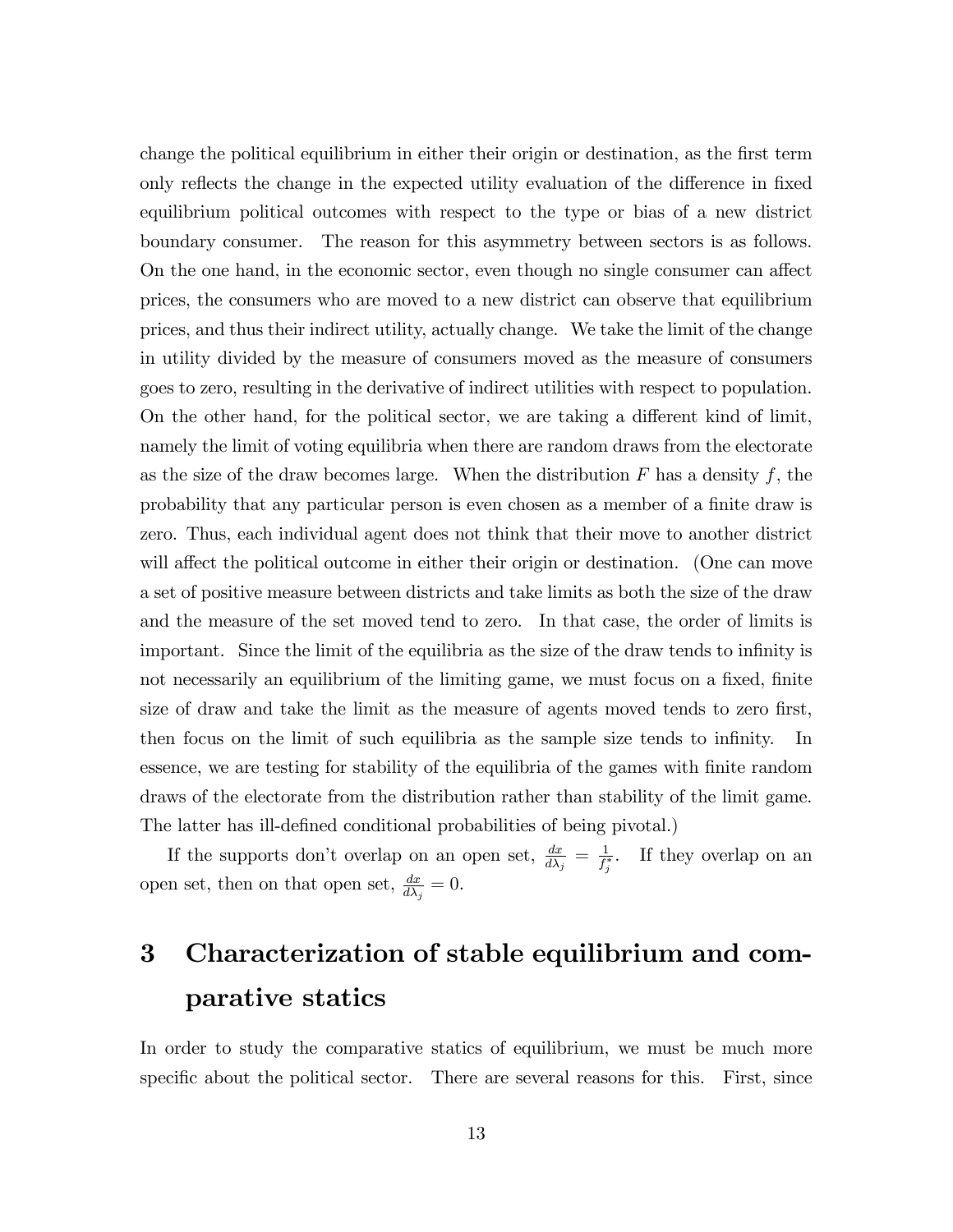we want to be able to say something specific about the equilibrium distribution of population, we must know more about the equilibrium in the political sector for each given distribution of population, as agents can anticipate (at least in expectation) what will happen politically in each individual district, given the population distribution. The abstract framework of Feddersen and Pesendorfer (1997) tells us that equilibrium in *mixed* strategies exists and it has the form of a cutpoint equilibrium. But for our application, it is very useful to have an equilibrium in pure strategies. So we use one of their examples that does not fit their general framework, namely their Example 2, where for any distribution of population, equilibrium in pure strategies exists, is unique, and (under some further conditions) satisfies full information equivalence. The drawback of using this example is that since it does not satisfy their assumptions, we cannot claim the same generality in our results as they do in their paper.

A related issue pertaining to the modeling strategy concerns the fact that we have made functional form assumptions for the New Economic Geography sector of the model, for reasons detailed in that literature. This allows us to find equilibrium in that sector explicitly. If we were to use the general functional form we have specified for the political sector, then although we could know about existence of equilibrium and perhaps its general properties, we would not be exploiting the specific functional form assumptions made in the economic sector, and thus we could not use this to find equilibrium explicitly. In other words, we waste the additional information provided by functional form assumptions in the economic sector. With functional form assumptions in the political sector as well, we have balanced the assumptions in the two sectors so that we can exploit all of the functional form assumptions we use to find equilibrium explicitly, and thus find comparative statics explicitly.

Finally, there is the issue of existence of equilibrium in pure strategies when the second stage equilibrium is not unique. In that case, the classical problem that the equilibrium correspondence for the second stage equilibrium is not convex-valued arises, so existence of equilibrium in pure strategies is not assured.

For national elections, existence of a unique equilibrium satisfying full information equivalence follows directly from Feddersen and Pesendorfer (1997, Example 2).

Local election equilibrium for our example has the following features. Districts 1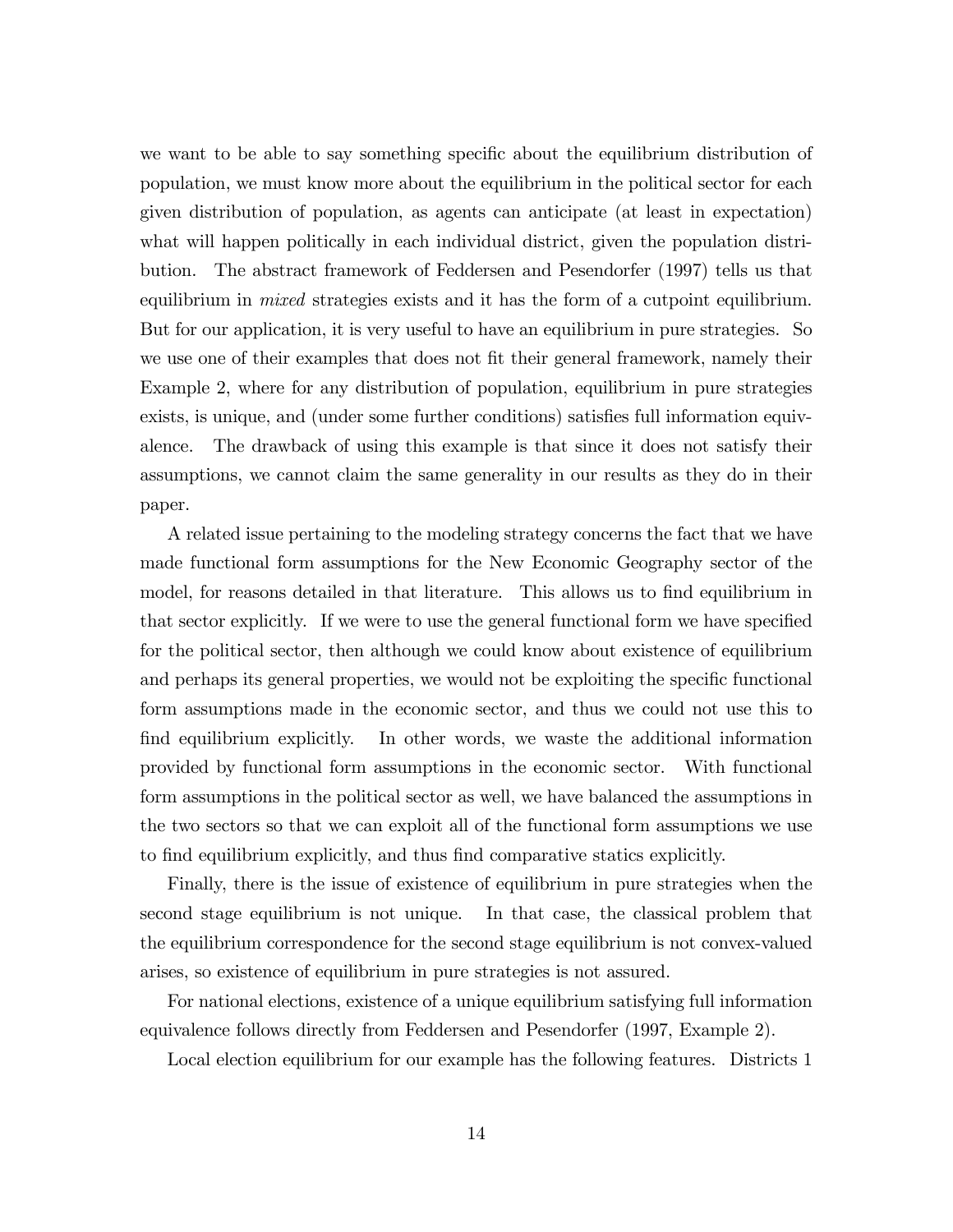and 3 are polarized, in that the outcome is always  $Q$  in district 1 and  $A$  in district 3, independent of signals received by the inhabitants. District  $2$  is the "swing district," in that it satisfies full information equivalence. Please refer to Figure 1 for an illustration of expected utilities for the political sector for each of the 3 districts as a function of  $x$ . In equilibrium, some districts can be empty, depending on the exogenous parameters. As in the literature on voting over local public goods, a person at a boundary between the swing district and a polarized district is just indifferent between always choosing one alternative for sure and the state-dependent, full information equivalence outcome. For each of these two districts, for example, such a person trades off ideological preferences with the probability that a candidate is corrupt. For the polarized districts, where full information equivalence does not hold, the assumption of Feddersen and Pesendorfer (1997) that is violated is: the distribution of preferences within a polarized district has full support (with density above a fixed, positive value). It does not have full support due to stratification.

To see that the second stage  $N$ -equilibrium (or the voting equilibrium) is unique in each district, we use the fact that "equilibrium strategies are not weakly dominated" in a strong way, as in Feddersen and Pesendorfer (1997). For example, one might think that in a national election, if everyone always votes for the same outcome independent of state, then nobody is ever pivotal and this "equilibrium" does not satisfy full information equivalence. The problem with this idea is that there are nonequilibrium strategies that will make a non-extreme voter pivotal, and the strategy that tells this voter to always vote for the same outcome is weakly dominated by a state-dependent one.

Similarly, for the polarized districts, if one has a suggested "equilibrium" where some person does not always vote for the same outcome, then there are non-equilibrium strategies that will render this person pivotal in the district, and the strategy they are using is weakly dominated by the strategy that tells them to always vote for the same outcome.

Assume that the political utility  $v$  is given by

$$
v(\gamma, s, x) = K - \frac{1}{2} (x_{\gamma} - x)^2 - (x_{\gamma} + \frac{1}{2} - s)^2,
$$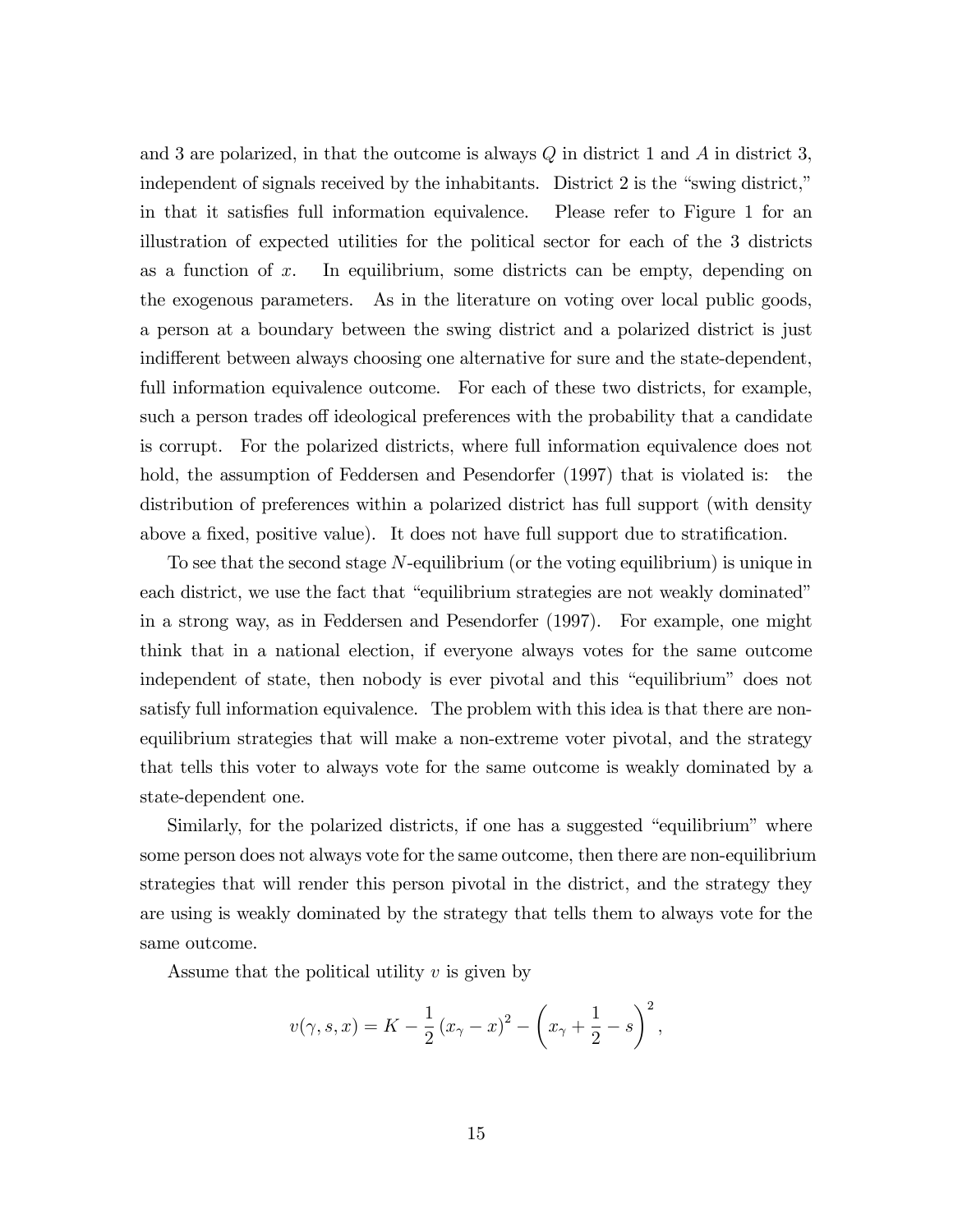where  $x_A = 1$  and  $x_Q = -1$ . Then,

$$
\Delta v(s, x) \equiv v(A, s, x) - v(Q, s, x) = 2(-1 + x + 2s),
$$

which is similar to the examples in section 5 of Feddersen and Pesendorfer (1997). Also assume that  $f(x)$  is uniform over  $[-1, 1], g(s) = 1$  for  $s \in [0, 1]$ , there are only two signals so  $M = 2$ , and

$$
p(1 | s) = \begin{cases} 1 - \alpha & \text{if } s < 1/2 \\ \alpha & \text{if } s > 1/2 \end{cases}
$$

where  $\alpha < 1/2$ .

Given our symmetric setting, we shall examine only equilibria with an *axisym*metric population distribution:

$$
(L_1, L_2, L_3) = (\lambda, 1 - 2\lambda, \lambda) \cdot L \tag{13}
$$

Please refer to Figure 2 for a graphical illustration of Theorem 2. The vertical axis represents the population distribution, whereas the horizontal axis represents the exogenous parameter  $\phi$ , trade freedom. The solid lines in the diagram illustrate the stable, axisymmetric equilibria for various values of  $\phi$ ; the thresholds  $\phi_A$  and  $\phi_B$  are defined in the Appendix.

**Theorem 2** For the national election model, there is a unique equilibrium, and it satisfies full information equivalence. For the local election model, there exists a stable equilibrium that has an axisymmetric population distribution. For every set of (exogenous) parameters aside from  $\bar{c}$  and  $\phi$ , there are  $\bar{c}'$  and  $\phi_A$  such that for all  $\overline{c} < \overline{c}'$  and  $\phi \leq \phi_A$ , full agglomeration, namely  $\lambda = 0$ , is a population distribution for a stable equilibrium. For every set of parameters aside from  $\varepsilon$  and  $\phi$ , there are  $\varepsilon'$  and  $\phi_B$  such that for all  $\varepsilon \geq \varepsilon'$  and for all  $\phi \leq \phi_B$ , stratified equilibrium with district 2 empty, namely  $\lambda = \frac{1}{2}$  $\frac{1}{2}$ , is a population distribution for a stable equilibrium. For every set of parameters aside from  $\phi$ , for all  $\phi \geq \phi_A$ , partial agglomeration, namely an axisymmetric population distribution for some  $\lambda \in (0, \frac{1}{2})$  $(\frac{1}{2})$ , is a population distribution for a stable equilibrium.

The proof of Theorem 2 can be found in the Appendix.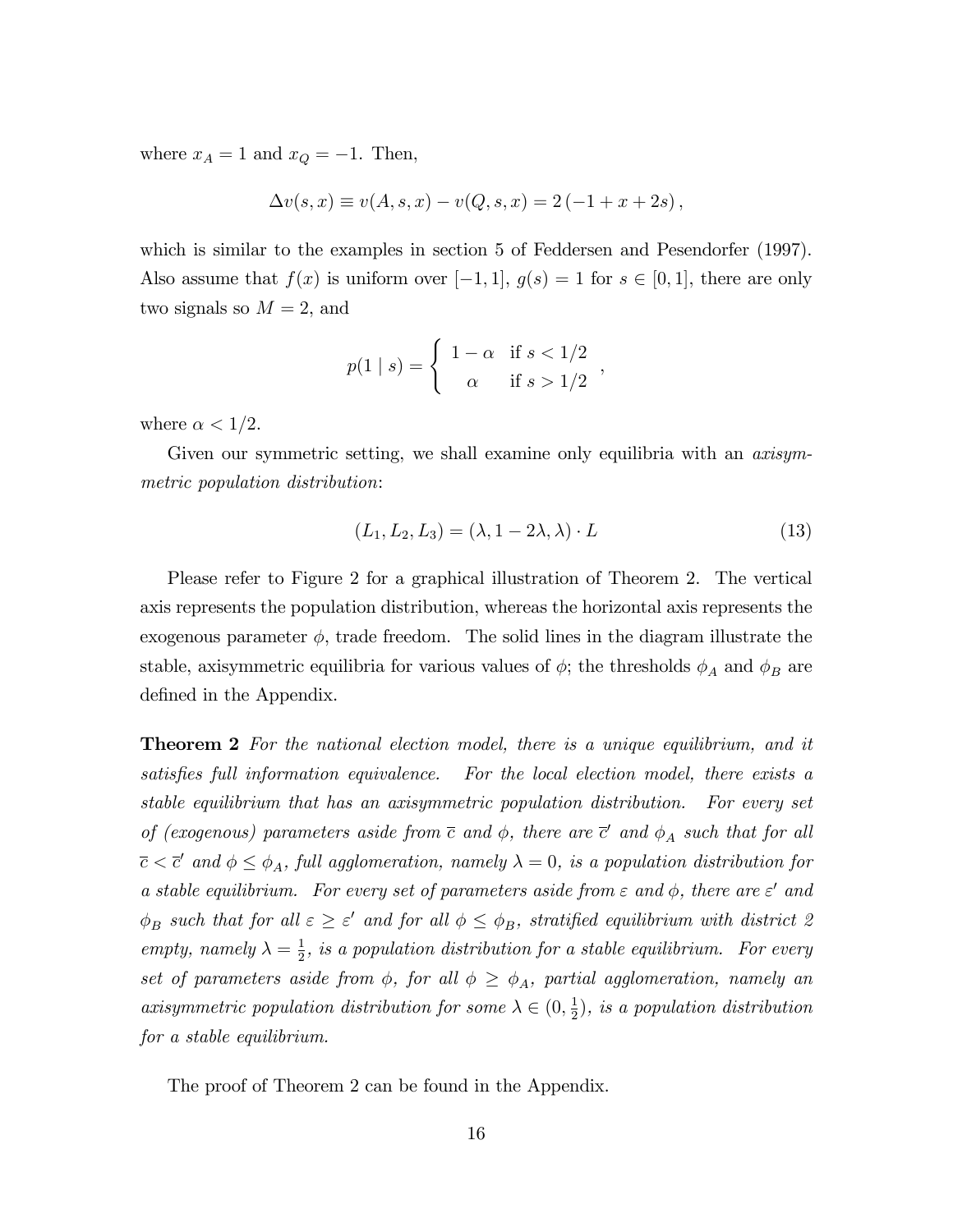Figure 2 illustrates the equilibrium distribution  $(\lambda_1^*, \lambda_2^*, \lambda_3^*)$  as a function of trade freedom  $\phi$  given  $\varepsilon = 5$  and  $L/\overline{c} = 100.6$  Observe that there are multiple equilibria for small  $\phi \, (< \phi_B)$ .

The conclusion that should be drawn from this analysis is that for high and low freedom of trade, stable equilibria where not everyone is in the same district occur. Higher freedom of trade means location is less important for economic welfare, and hence the equilibrium location of consumers is driven by the political sector. With low trade freedom, either everyone is agglomerated in the same district, or the electorate is polarized in two separate districts. For moderate trade freedom, everyone is agglomerated in the same district, and the political outcome is state dependent. For high trade freedom, all three districts are occupied in equilibrium. Two of the districts are polarized, always voting for the same candidate or outcome independent of state, whereas the occupants of the larger moderate district vote according to their information.

## 4 Information aggregation in local elections

Using Feddersen and Pesendorfer (1997, Example 2), full information equivalence always holds in the national elections for this model, where every agent votes in the same election. Thus, elections aggregate information effectively, and we expect to see relatively few corrupt politicians elected.

On the other hand, *local elections* have different properties in this model with migration, where only the residents of a district have the opportunity to vote in that district's election. In this model with 3 districts and, for example, high trade freedom, only one of the 3 features full information equivalence at equilibrium. This is the largest district. The other two will always elect the same candidate, independent of individual signals and information. In other words, these two districts are polarized. The conclusion is that elections in larger geographical districts, called national elections in our terminology, will lead to the election of less corrupt candidates in those districts, whereas elections in smaller geographical districts, called local elec-

<sup>&</sup>lt;sup>6</sup>Note that if  $L/\bar{c}$  is sufficiently large, the "symmetric" equilibrium is unstable for small  $\phi$ . This condition is somewhat similar to the black-hole condition that is standard in the New Economic Geography.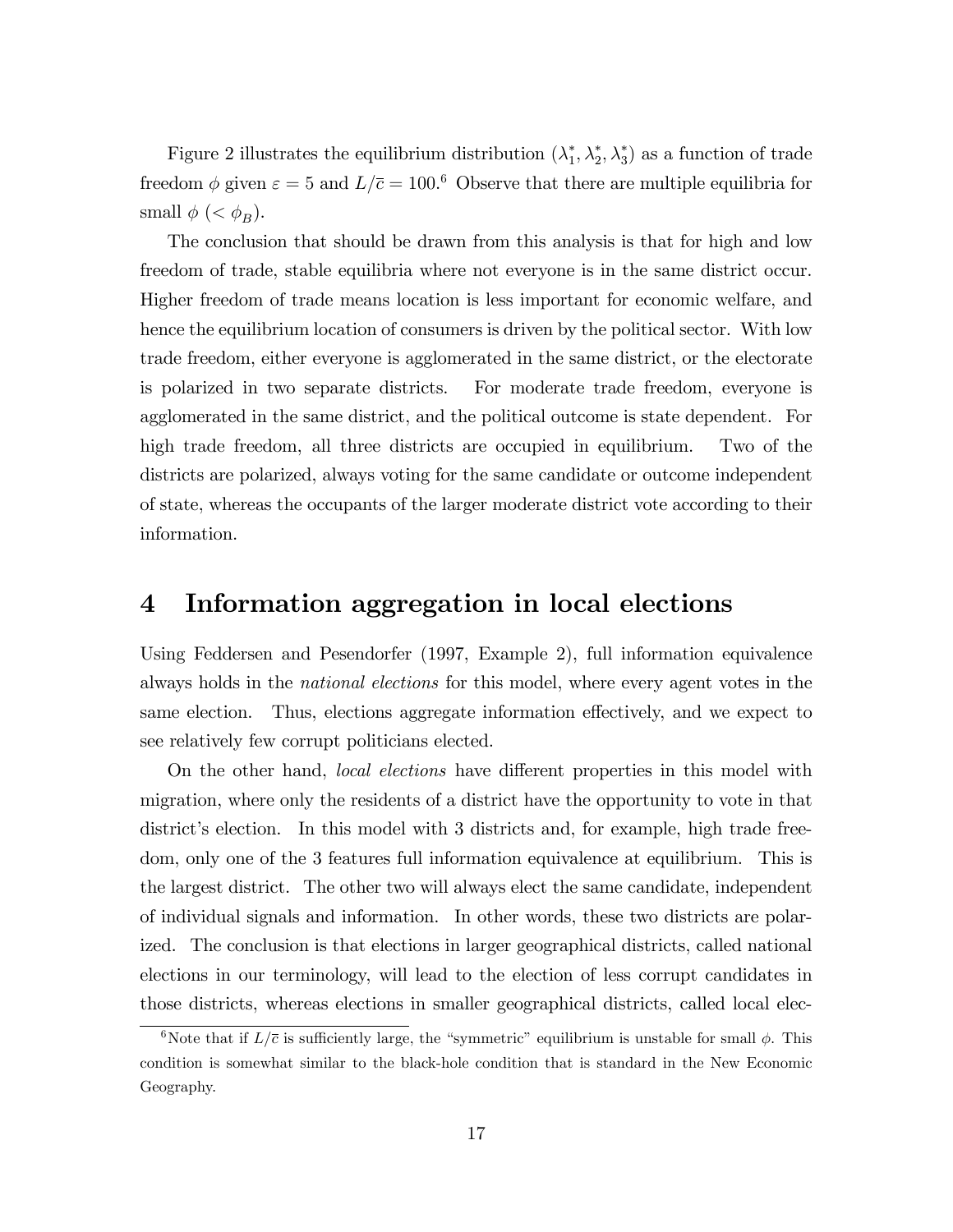tions in our terminology, will lead to less information aggregation, and thus will lead to the election of more corrupt candidates as representatives of those districts. This matches the empirical evidence used as motivation for our work in the introduction. Notice that the theory does not predict that corrupt officials will be elected in every local district in every state of the world, but rather only for certain states of the world in the more polarized districts. Thus, one cannot expect a low p-value for this test.<sup>7</sup>

Ideally, we would want to use data from the US Congress to test this theory. The reason is that Senate districts are quite large and contain the House districts as subsets. However, there are data issues with this idea. Criminal convictions of members of the US Congress for corruption, for example by the Public Integrity Section of the Criminal Division of the US Department of Justice, are few. Although they are made public in their annual reports, most of the convictions are of officials in other branches of the federal government or of local officials. One could weaken the standards and look only at ethics investigations by congressional committees, but information about this is primarily confidential or leaked. Actual data, for example from the group Citizens for Responsibility and Ethics in Washington, is consistent with our hypotheses, but rather imprecise.<sup>8</sup>

Notice that the implication of the model that we apply to data has little to do with trade freedom, our comparative static parameter. Instead, it is based on the characterization of equilibrium, and relies on the idea that mobile voters can polarize the electorate endogenously in local as opposed to national elections, and polarization implies that corrupt politicians are more likely to be elected.

<sup>&</sup>lt;sup>7</sup>We note that our data could be generated using a simple selection process for politicians moving from the lower to upper chamber: only those politicians who do not display corrupt tendencies are promoted. If we had panel data, we could test this theory. But we also note that in Japan, the lower house has more power than the upper house of the diet, so promotion might not be desirable.

<sup>&</sup>lt;sup>8</sup>It would be interesting to examine data from lesser developed countries for consistency with the predictions of our model. A major issue with this idea is that many such countries use proportional representation systems rather than majority rule. We are not aware of a Condorcet jury theorem in this context.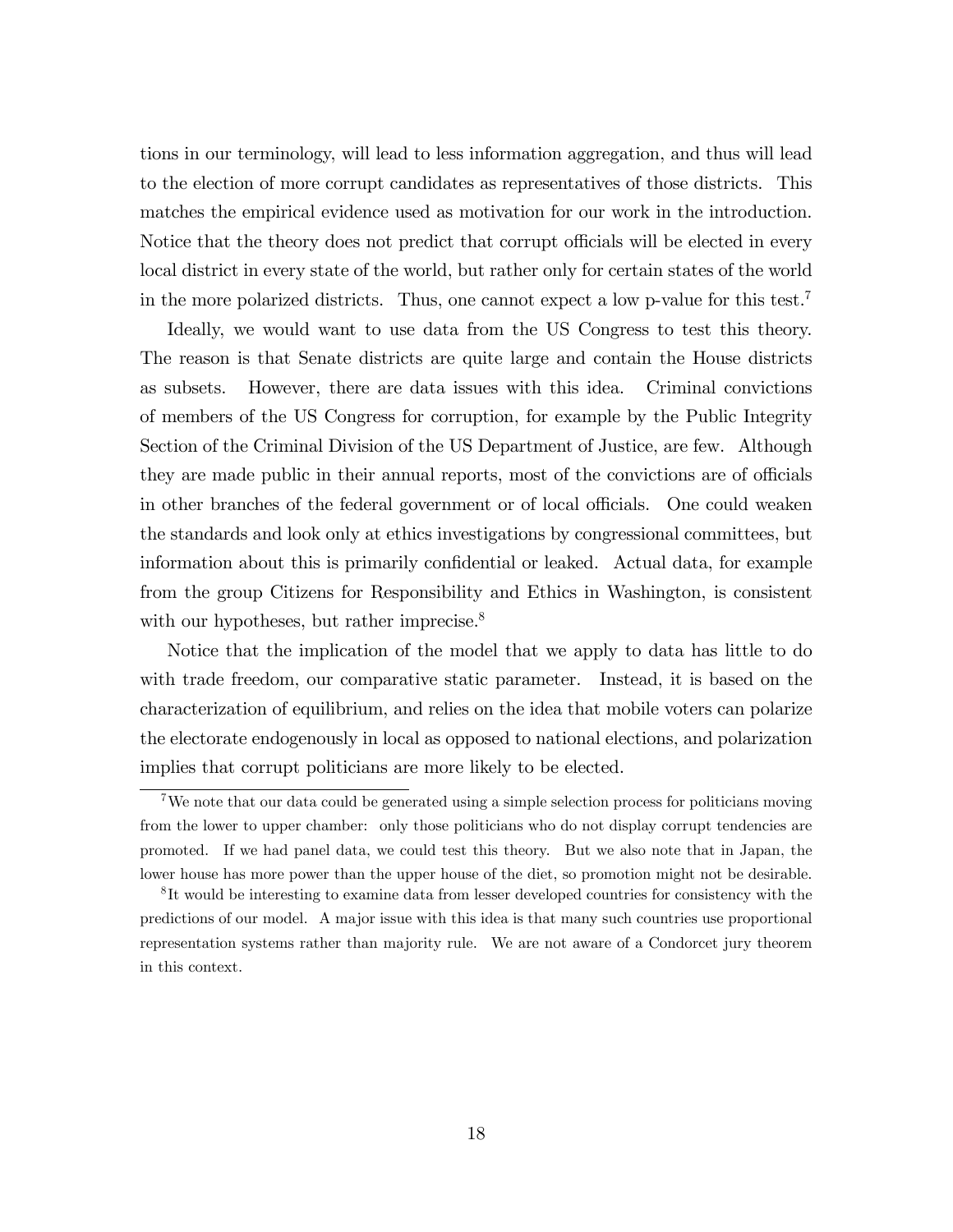## 5 Conclusions and extensions

We have constructed a model where politically polarized districts emerge endogenously. One consequence is that full information equivalence holds for only one of three districts in the local elections model, whereas it always holds in the national elections model. We have interpreted the model for empirical purposes as a model of politician corruption, and verified the informational implication of the theory in data. This particular interpretation of the model was used so that we could apply it easily to data. However, other interpretations of the uncertainty, such as the productivity or valence of the alternatives or candidates, are equally valid and perhaps more interesting, but less amenable to empirical applications. For example, the two alternatives in the model could represent different levels (high and low) of a local public good such as schooling, including appropriate taxes. The effectiveness of the policies might be unknown to voters, but they receive a signal about it. A big issue in trying to take this interpretation of the model to data is that many variables are changing as we observe the swing district's outcome changing, for example rents, wages, and populations of the districts.

Full information equivalence is a casualty of free trade. The reason is that under free trade, people sort themselves into districts, most of which are polarized. When trade is more costly, people tend to agglomerate for economic reasons, resulting in full information equivalence in the political sector.

It is interesting to discuss welfare in the context of this model. Originally, the New Economic Geography, representing the economic side of our model, was designed to answer the positive question: Why are there cities? The early literature shied away from normative questions, though more recent literature has examined efficiency. Similarly, the literature on information aggregation in elections also tends to focus on positive questions. There are reasons this has happened.

In the context of the Feddersen and Pesendorfer (1997) model, under assumptions that ensure full information equivalence, their model reduces to a standard political model where all policies, specifically  $A$  and  $Q$ , are Pareto optimal. As is standard in many political economy models, this represents a purely redistributive game, and thus welfare evaluation reduces to interpersonal utility comparisons. This is not desirable. Since our model is an adaptation of the Feddersen-Pesendorfer model,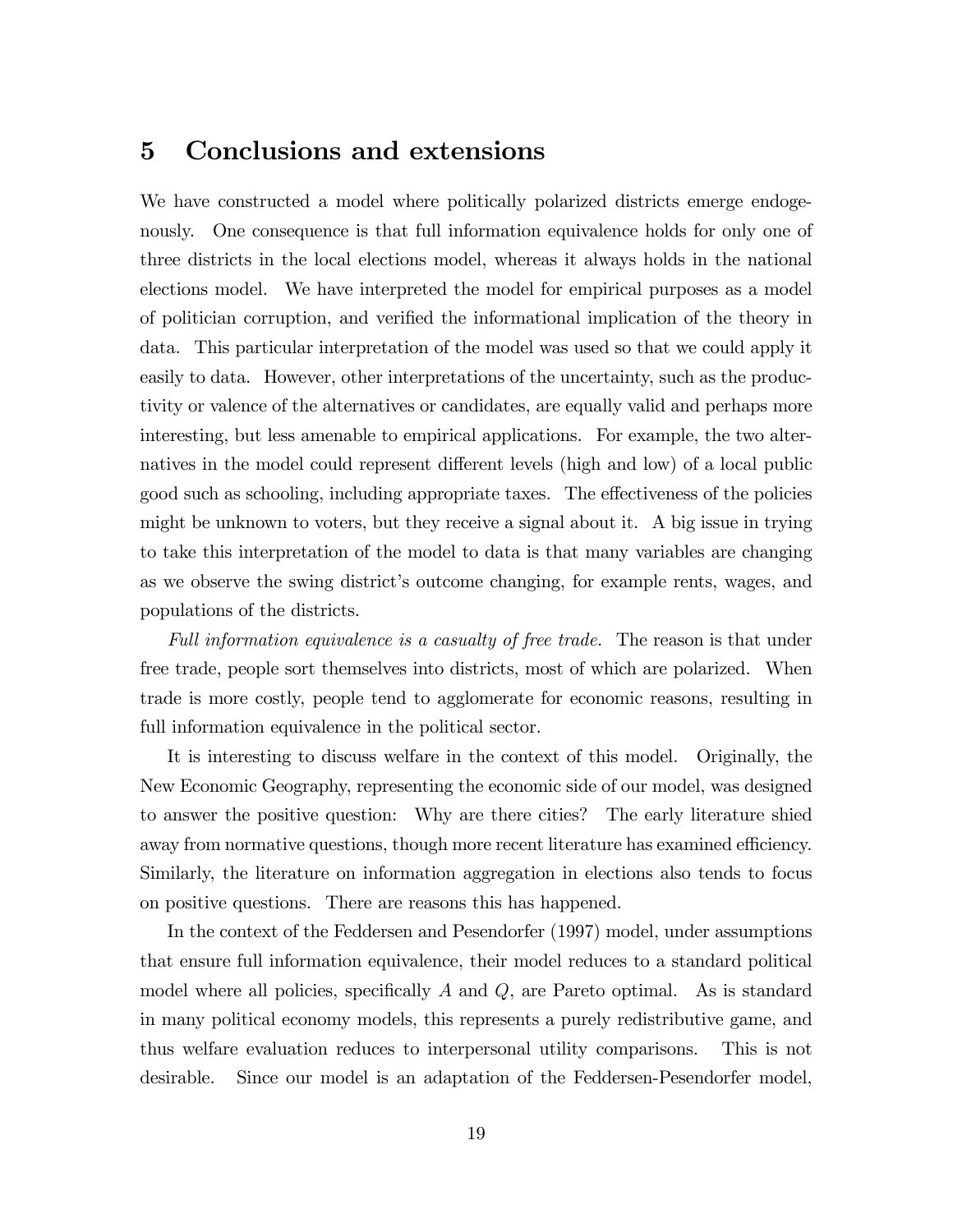something similar happens here. An implication is that we cannot say that the swing district features a higher level of efficiency in provision of local public goods than the other districts. Beyond interpersonal utility comparisons, when discussing allocations that Pareto dominate equilibrium allocations but might not be equilibrium allocations themselves, it is unclear what information structure to use for evaluation of the political sector, for instance full information or a structure less informative to agents.<sup>9</sup>

Finally, it is clear that welfare evaluations in our model will hinge on the relative weight given to the economic and political sectors in the utility functions.

For all of these reasons, we eschew explicit welfare comparisons using our model.

If we were to use a model of local public goods in place of our New Economic Geography model for the economic sector, it is likely that stratification would always occur in equilibrium. Thus, it is likely that full information equivalence would never hold in local elections.<sup>10</sup> But there are also models of local public goods in the literature, such as Epple and Platt (1998), that do not imply complete onedimensional stratification in equilibrium. Let us consider this model in a bit more detail. There are two dimensions of consumer heterogeneity in this framework, income and preferences. We wish to make 3 remarks. First, there is no theorem on existence of equilibrium in this model. Second, as illustrated in Figure 3 of that paper, if one considers income as our parameter  $x$ , there is some of every income type in every jurisdiction due to preference heterogeneity, leading to no polarization and full information equivalence. Finally, it makes less sense to us to look at a comparative static on the variance of idiosyncratic preference heterogeneity than on trade freedom, something that is observable.

Related to this, another variation of the model is of interest: combine a local public good model with an NEG model. Actually, this represents another interpretation of our model, provided there is some uncertainty. In essence, local elections allow sorting and let mobile consumers obtain their desired bundle of local public goods, in contrast with national elections. Thus, in regional economies such as ours, consumers face a tradeoff between a local policy match with their preferences, causing dispersion, and agglomeration for standard NEG purposes. One can conclude that the benefits

<sup>9</sup>These ideas will not be novel to those who work in this literature, as they are part of the folklore.  $10$ Such a model would predict very low p-values in the data presented in the introduction.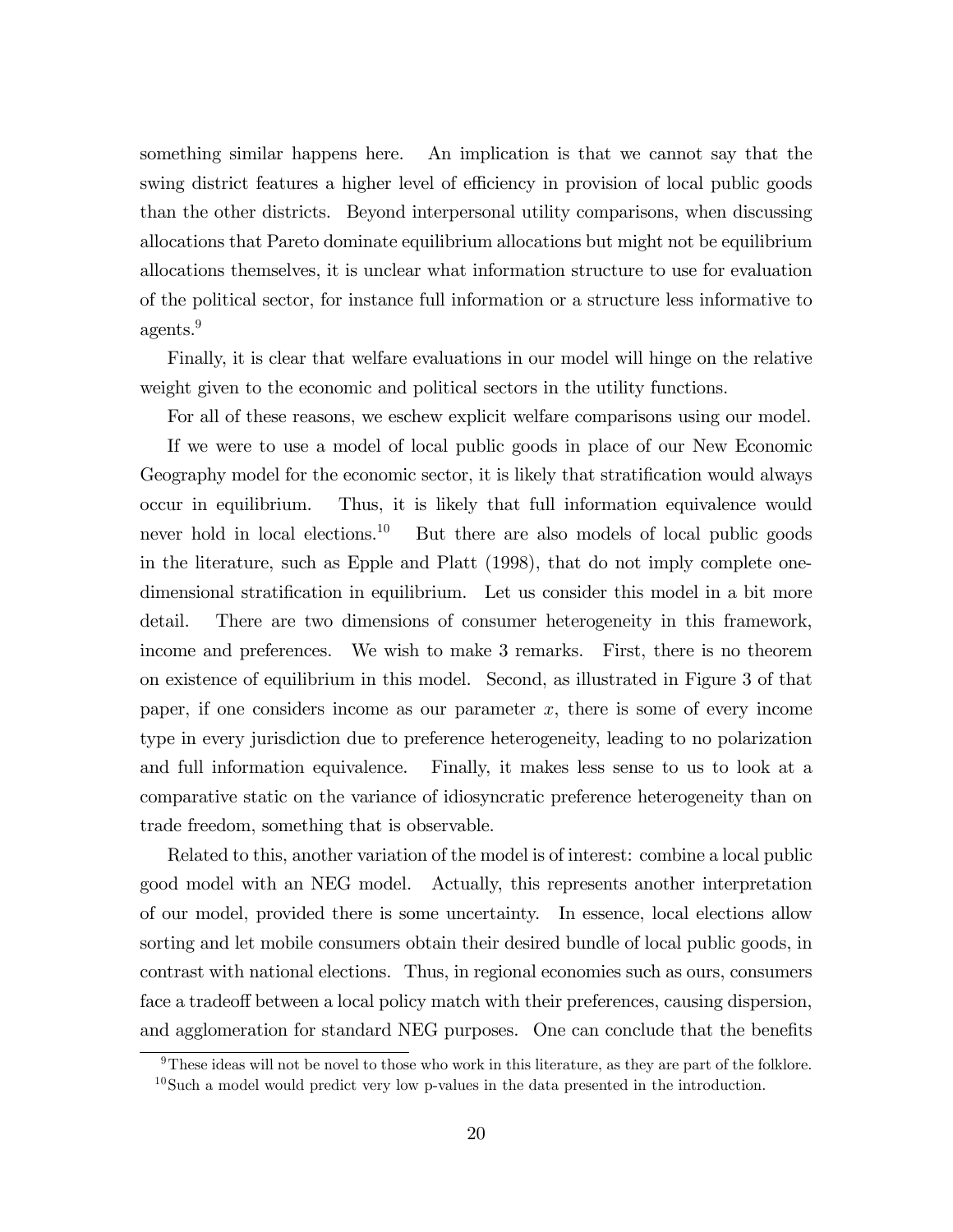of Tiebout sorting are a casualty of trade barriers, though this has no implication for overall welfare from both sectors. The equilibria of this model would be second best or worse. It would be possible to formulate a simpler combination Tiebout and NEG model with no uncertainty to make this precise, but that is beyond the scope of this paper.

With only 2 instead of 3 districts, the comparative statics reduce to the left hand half of Figure 2. That is, when trade costs are high, there is an equilibrium with full agglomeration of agents in one district, and an equilibrium with half the population in each district, sorted by voter type. For lower trade cost, only the stratified equilibria survive. Thus, our main conclusion still holds. With more than 3 districts, it is difficult to calculate the second stage (political) equilibria in the districts.

Many extensions of our work come to mind. It would be interesting to allow the alternatives or candidates A and Q move with the composition of the district, migrating toward the median or at least toward the endpoints of the support of the population distribution in a district. We conjecture that this would be possible if we force the candidates to move first and commit, before populations are determined. However, if we allow candidates to move after migration occurs, we run into the problem that this model has not been solved, to our knowledge, even in the national elections (or exogenous population) case. Castanheira (2003) makes some progress in a related model.

In the spirit of Maug and Yilmaz (2002), for the local elections model we could assume that each district elects a delegate corresponding to A or Q who would then vote in a legislature according to the wishes of the district, with the winner determined by the majority but applying to all districts. Thus, the outcome would not be districtspecific. In our 3 district model with relatively free trade, there would be 3 delegates. The pivotal delegate would be determined by district 2, satisfying full information equivalence, so the outcome in the legislature would also satisfy full information equivalence. In contrast with Maug and Yilmaz (2002), we do not require that the same alternative win a majority in all 3 districts.

Our utility function has equal weights on the utility derived from the economic and political sectors, and is additive across the sectors. It would be interesting to consider more general utility functions, in particular asymmetric weights on the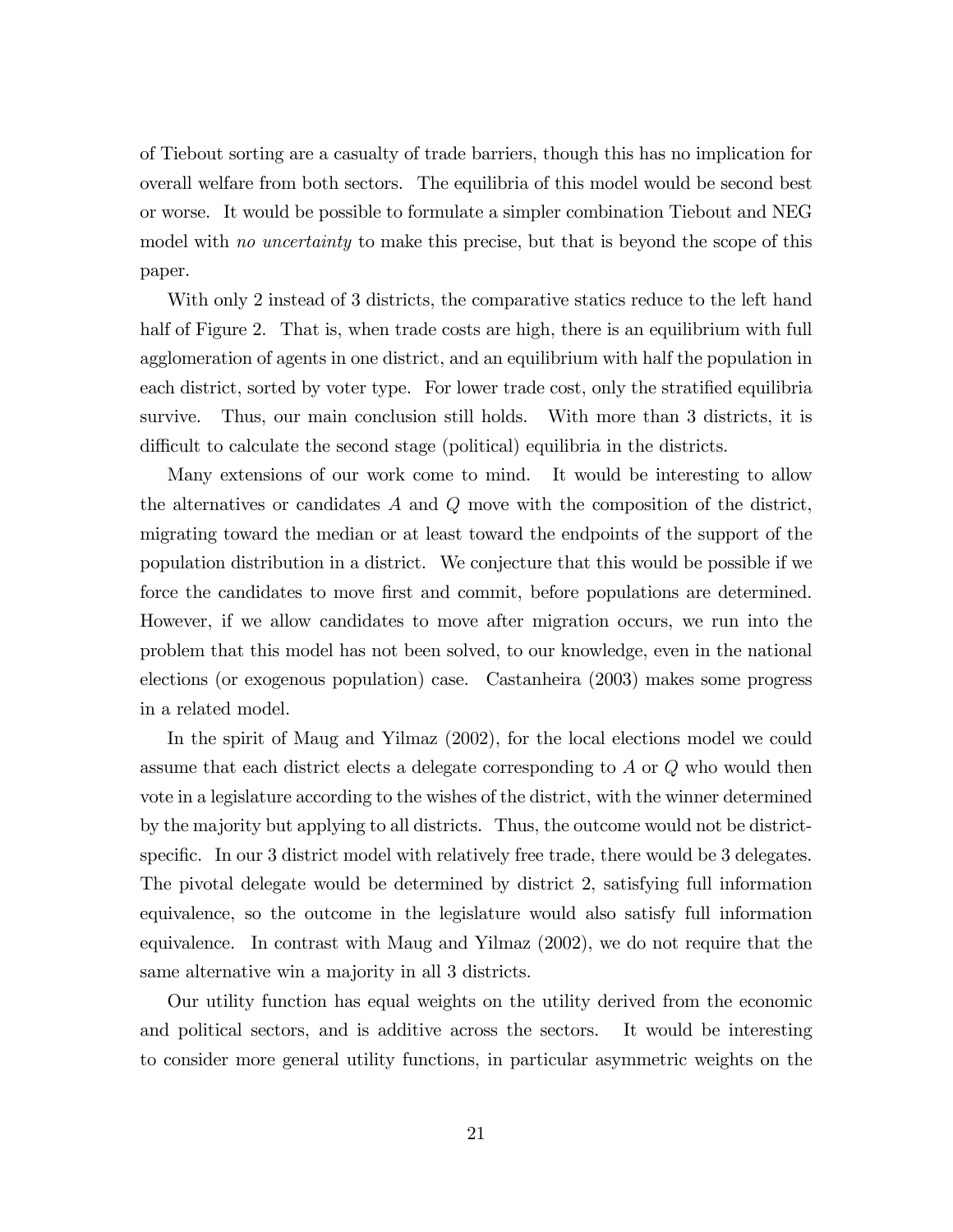sectors, to see if it produces districts that might be asymmetric in various senses.

An interesting conjecture is that higher transportation cost into and out of a district leads to isolation, lower population, and polarized electoral outcomes. To analyze this conjecture, the New Economic Geography part of the model would have to be extended to allow asymmetries in either transportation cost or distance. This is not easy; see Ago et al. (2006) and Bosker et al. (2010).

Finally, it would be interesting to allow politicians to choose the transportation infrastructure. This involves the same complications as making transportation cost asymmetric, and more.

# References

- [1] Ago, T., I. Isono and T. Tabuchi, 2006. "Locational Disadvantage of the Hub." Annals of Regional Science 40, 819-848.
- [2] Austen-Smith, D. and J.S. Banks, 1996. "Information Aggregation, Rationality and the Condorcet Jury Theorem." American Political Science Review 90, 34-45.
- [3] Bosker, M., S. Brakman, H. Garretsen and M. Schramm, 2010. "Adding Geography to the New Economic Geography: Bridging the Gap between Theory and Empirics." Journal of Economic Geography 10, 793–823.
- [4] Castanheira, M., 2003. "Why Vote for Losers?" Journal of the European Economic Association 1, 1207-1238.
- [5] Couch, J.F., K.E. Atkinson and W.F. Shughart, 1992. "Ethics Laws and the Outside Earnings of Politicians: The Case of Alabama's "Legislator-Educators"." Public Choice 73, 135-45.
- [6] Davis, D.R., 1998. "The Home Market, Trade, and Industrial Structure."  $Amer$ ican Economic Review 88, 1264-1276.
- [7] Epple, D. and G.J. Platt, 1998. "Equilibrium and Local Redistribution in an Urban Economy when Households Differ in both Preferences and Income." Journal of Urban Economics 43, 23-51.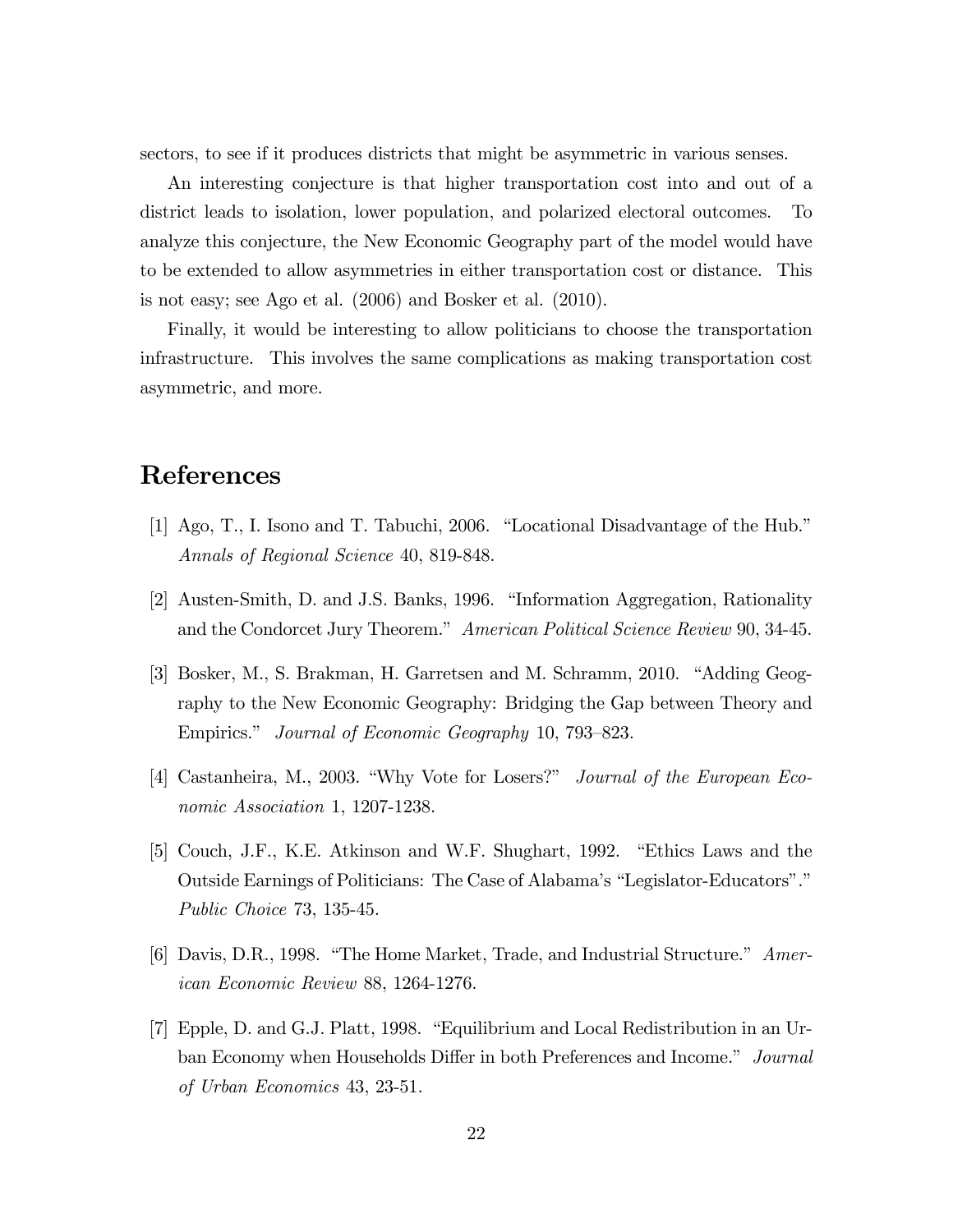- [8] Feddersen, T. and W. Pesendorfer, 1997. "Voting Behavior and Information Aggregation in Elections with Private Information.<sup>n</sup> Econometrica 65, 1029-1058.
- [9] Hildenbrand, W., 1974. Core and Equilibria of a Large Economy. Princeton: Princeton University Press.
- [10] Krugman, P., 1991. "Increasing Returns and Economic Geography." Journal of Political Economy 99, 483-499.
- [11] Maug, E. and B. Yilmaz, 2002. "Two-Class Voting: A Mechanism for Conflict Resolution." American Economic Review 92, 1448-1471.
- [12] Tabuchi, T. and D.-Z. Zeng, 2004. "Stability of Spatial Equilibrium." Journal of Regional Science 44, 641-660.

# Appendix: Proof of Theorem 2

#### Proof. Preliminaries:

The probability that a randomly selected voter votes for  $Q$  in state  $s$  is

$$
t(s,\overline{\pi}) = \sum_{\sigma=1}^{2} p(\sigma \mid s) \int_{X} \overline{\pi}(x,\sigma) f(x) dx
$$
  
= 
$$
\begin{cases} (1-\alpha) F(x_1) + \alpha F(x_2) & \text{if } s < 1/2 \\ \alpha F(x_1) + (1-\alpha) F(x_2) & \text{if } s > 1/2 \end{cases}
$$
(14)

from the definition of  $p(\sigma | s)$ . The probability that a vote is pivotal in state s is given by

$$
\Pr\left(piv \mid s,\overline{\pi}\right) = \binom{n}{n/2} t(s,\overline{\pi})^{n/2} \left[1 - t(s,\overline{\pi})\right]^{n/2},
$$

where  $t(s, \overline{\pi})$  is given by (14).

Analogous to Feddersen and Pesendorfer (1997), let  $x_1$  and  $x_2$  be cutpoints,  $x_1 >$  $x_2$ , namely for  $x < x_2$  the voter always votes for  $Q$ , for  $x > x_1$  the voter always votes for A, and for  $x_2 \leq x \leq x_1$  the voter uses a state-dependent strategy. Because of the symmetric setting relative to  $x = 0$ , it must be that the cutpoints are symmetric:  $x_1 +$  $x_2 = 0$ , implying that Pr  $(piv \mid s, \overline{\pi})$  as calculated above is constant for all s. Then,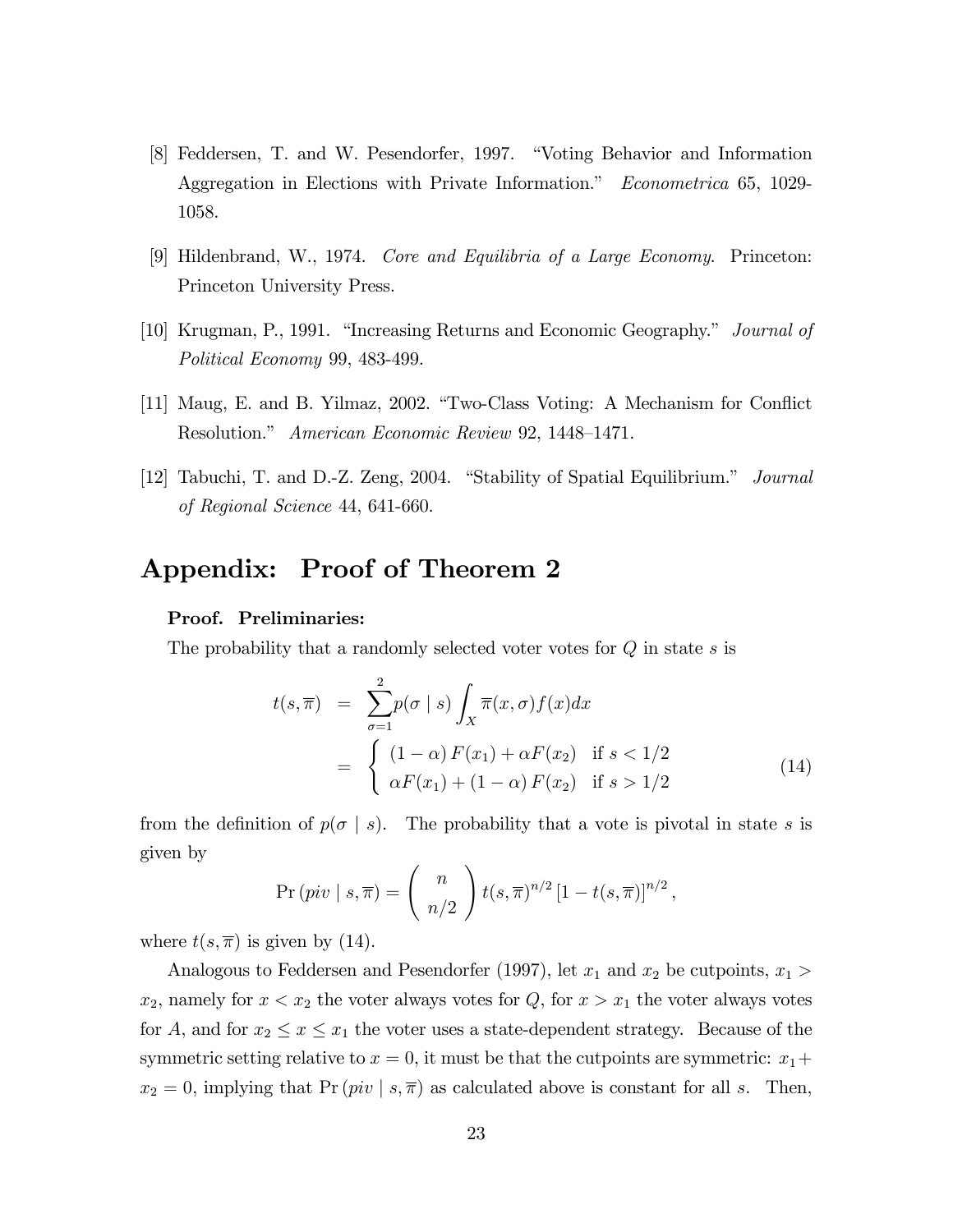the probability distribution over states conditional on being pivotal,  $\beta$  (s | piv,  $\overline{\pi}$ ), is also constant, and hence, the probability distribution over states conditional on being pivotal and observing signal  $\sigma$  is reduced to

$$
\beta(s \mid piv, \overline{\pi}, \sigma) = \frac{\beta(s \mid piv, \overline{\pi}) p(\sigma \mid s)}{\int_0^1 \beta(w \mid piv, \overline{\pi}) p(\sigma \mid w) dw}
$$

$$
= \frac{p(\sigma \mid s)}{\int_0^1 p(\sigma \mid w) dw}.
$$

Because

$$
\beta(s \mid piv, \overline{\pi}, 1) = \begin{cases} 1 - \alpha & \text{if } s < 1/2 \\ \alpha & \text{if } s > 1/2 \end{cases}
$$

$$
\beta(s \mid piv, \overline{\pi}, 2) = \begin{cases} \alpha & \text{if } s < 1/2 \\ 1 - \alpha & \text{if } s > 1/2 \end{cases},
$$

we have

$$
E[s | piv, \overline{\pi}, \sigma] = \frac{\int_0^1 \beta (s | piv, \overline{\pi}, \sigma) \, s ds}{\int_0^1 s ds} = \begin{cases} \frac{1}{4} (1 + 2\alpha) & \text{if } \sigma = 1 \\ \frac{1}{4} (3 - 2\alpha) & \text{if } \sigma = 2 \end{cases}.
$$

Solving

$$
E[v(x_1, s) \mid piv, \overline{\pi}, 1] = -1 + 2x_1 + 2E[s \mid piv, \overline{\pi}, 1] = 0
$$
  

$$
E[v(x_2, s) \mid piv, \overline{\pi}, 2] = -1 + 2x_2 + 2E[s \mid piv, \overline{\pi}, 2] = 0
$$

respectively, we obtain the two cutpoints:

$$
x_1 = \frac{1}{2} - \alpha
$$
 and  $x_2 = \alpha - \frac{1}{2}$ .

Plugging them into (14) yields

$$
|t(s,\overline{\pi}^n) - \frac{1}{2}| = \frac{1}{4} (1 - 2\alpha)^2.
$$

As t is constant, conditioning on being pivotal provides no information at the equilibrium.

Hence, the political expected utilities are computed as

$$
E[v(Q, s, x)] = \int_0^1 v(Q, s, x)ds = K - \frac{1}{12} (6x^2 + 12x + 19)
$$
  

$$
E[v(A, s, x)] = \int_0^1 v(A, s, x)ds = K - \frac{1}{12} (6x^2 - 12x + 19).
$$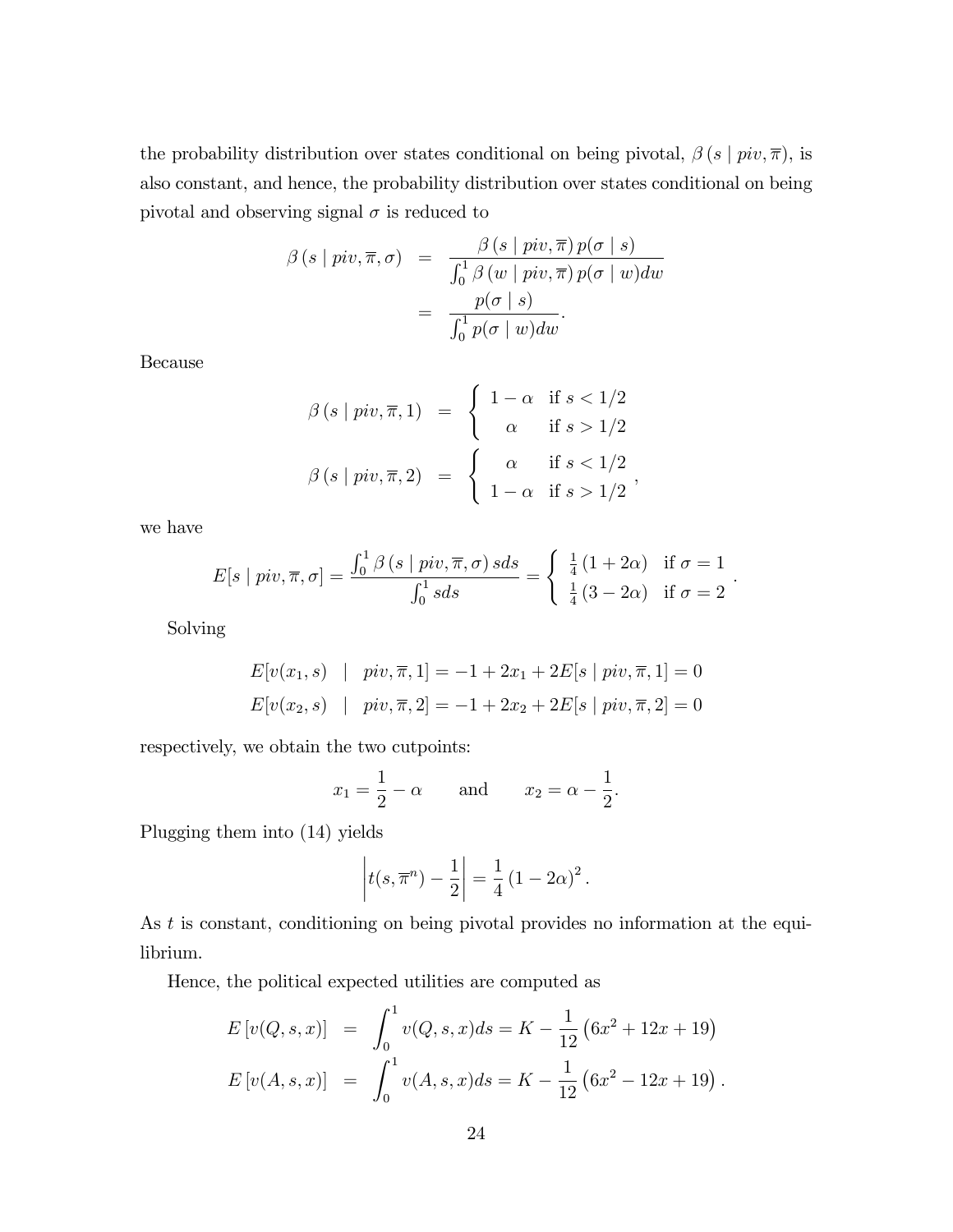In the case of full information equivalence,

$$
E[v(\gamma(s), s, x)] = \int_0^{1/2} v(Q, s, x)ds + \int_{1/2}^1 v(A, s, x)ds = K - \frac{1}{12} (6x^2 + 13).
$$

See Figure 1 for these political expected utilities.

### Existence of stable equilibrium:

The part of the Theorem concerning national elections follows from Feddersen and Pesendorfer (1997) and the argument that a second stage equilibrium exists if a second stage  $N$ -equilibrium exists for each  $N$ . The part of the proof concerning local elections proceeds as follows. First, we find a candidate symmetric allocation. Then we prove that it is an equilibrium. Finally, we prove that it is stable.

We will *guess* that district 1 always votes unanimously for  $Q$ , district 3 always votes unanimously for  $A$ , and district 2 satisfies full information equivalence, so the state-dependent outcome in district 2 is the same as the outcome with no uncertainty. For notational purposes, define that outcome to be  $\gamma^*(s)$ .

$$
U_1^x = u_1 + E[v(Q, s, x)]
$$
  
\n
$$
U_2^x = u_2 + E[v(\gamma^*(s), s, x)]
$$
  
\n
$$
U_3^x = u_3 + E[v(A, s, x)].
$$

Given an axisymmetric distribution (13), we define the potential equilibrium value  $\lambda^* \in [0, \frac{1}{2}]$  $\frac{1}{2}$  to be the minimal value of  $\lambda$  such that the marginal consumer is indifferent between districts 1 and 2:<sup>11</sup>

$$
u_1^*(\lambda) + \int_0^1 v(Q, s, F^{-1}(\lambda)) dG(s) = u_2^*(\lambda) + \int_0^1 v(\gamma^*(s), s, F^{-1}(\lambda)) dG(s).
$$

Next, we show that this is in fact an equilibrium. To accomplish this, we must simply consider the decision of one individual at this allocation. No individual can unilaterally affect the economic allocation in any district, no matter their action.

To show that this is a second stage equilibrium in the political sector, we must show that it is a second stage  $N$ -equilibrium for  $N$  tending to infinity, where we draw agents randomly in their respective districts. For the polarized districts, this is easy, since the strategy profile that has everyone voting for example for  $Q$  in district 1

<sup>&</sup>lt;sup>11</sup>This condition is familiar from models of local public goods.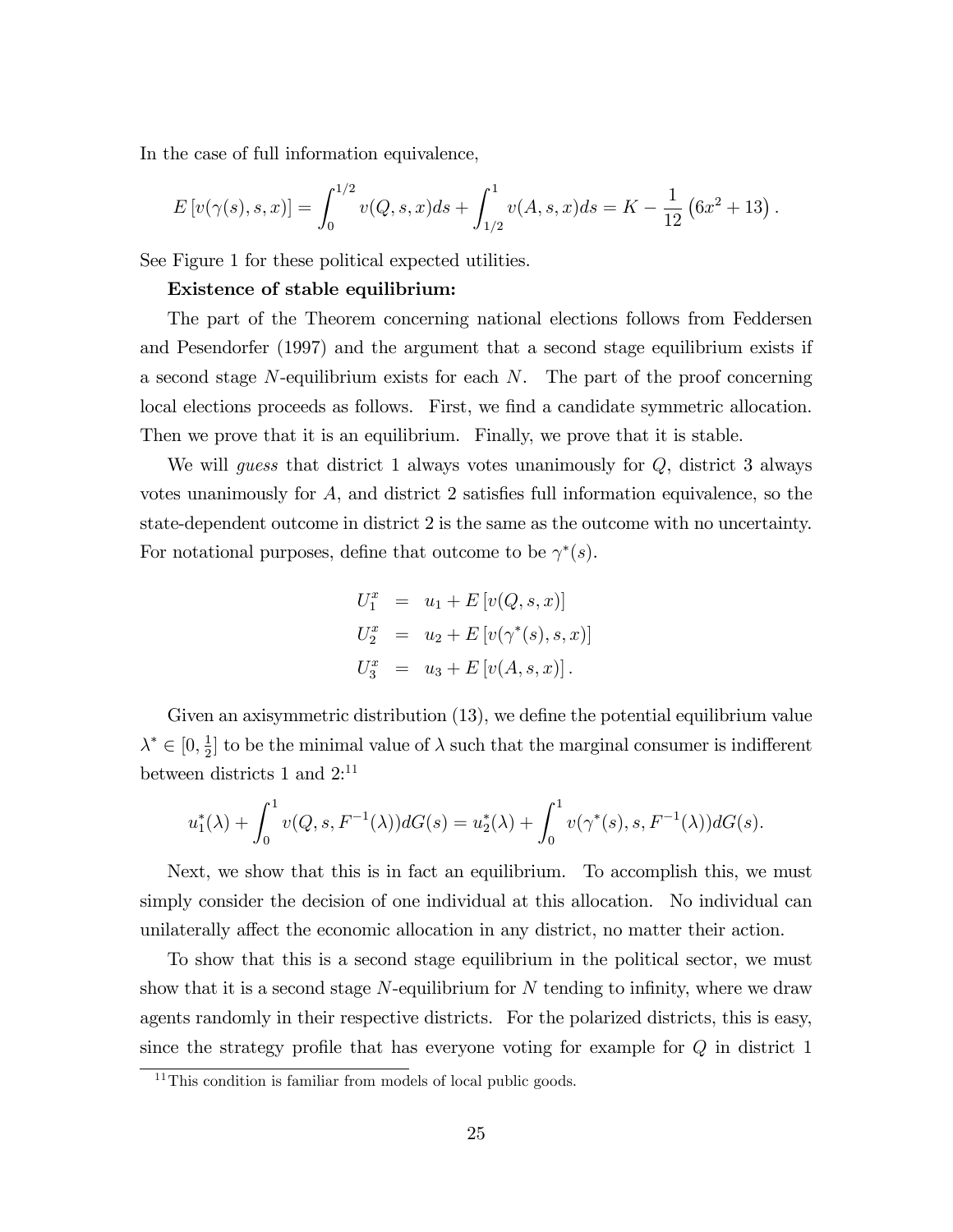means that nobody is ever pivotal. As argued in section 3, this Nash equilibrium strategy profile is the only one that is weakly undominated. The harder case is district 2, the middle district. Since nothing is learned from conditioning on being pivotal, players rely only on their private signals, as in Feddersen and Pesendorfer (1997, Example 2). Hence a second stage N-equilibrium for district 2 exists and satisfies full information equivalence. So a second stage equilibrium exists.

So now it is simply a matter of showing that the agents we have assigned to each district are at least as happy with the outcomes in that district as they would be in any other. By symmetry, if the argument works for one side of the distribution, it works for the other. So we focus on the left side. Notice that since  $\Delta v(s, x)$  is increasing in s and x,  $v(\gamma^*(s), s, x) - v(Q, s, x)$  is non-decreasing in x for each s.

$$
u_1^*(\lambda) - u_2^*(\lambda)
$$
  
= 
$$
\int_0^1 [v(\gamma^*(s), s, F^{-1}(\lambda^*)) - v(Q, s, F^{-1}(\lambda^*))] dG(s).
$$

So for  $x \geq F^{-1}(\lambda^*),$ 

$$
u_1^*(\lambda) - u_2^*(\lambda) \le \int_0^1 [v(\gamma^*(s), s, x) - v(Q, s, x)] dG(s)
$$

and thus  $U_1^x \leq U_2^x$ . A similar argument works for  $x \leq F^{-1}(\lambda^*)$ , implying  $U_2^x \leq U_1^x$ . A symmetric argument holds for the boundary between districts 2 and 3. Notice that this argument also holds if  $\lambda^* = \frac{1}{2}$  $\frac{1}{2}$ , noting that  $\gamma^*(s)$  is replaced by A in the expressions above.

Finally, we show that this equilibrium is stable. We must evaluate equation (12) for movement between the districts. There are two ways to attempt this. We could evaluate it directly for this system. Alternatively, we could apply the result in Tabuchi and Zeng (2004), reducing our work load. Although the latter approach is easier, and is the one we will use, the issue is that their framework is set up for homogeneous consumers. Obviously, we have heterogeneous consumers/voters. So in order to apply the result, we formulate an artificial model that gives all consumers in a district the utility of the consumer at the margin or boundary for that district. Then this artificial model fits into the framework of Tabuchi and Zeng (2004).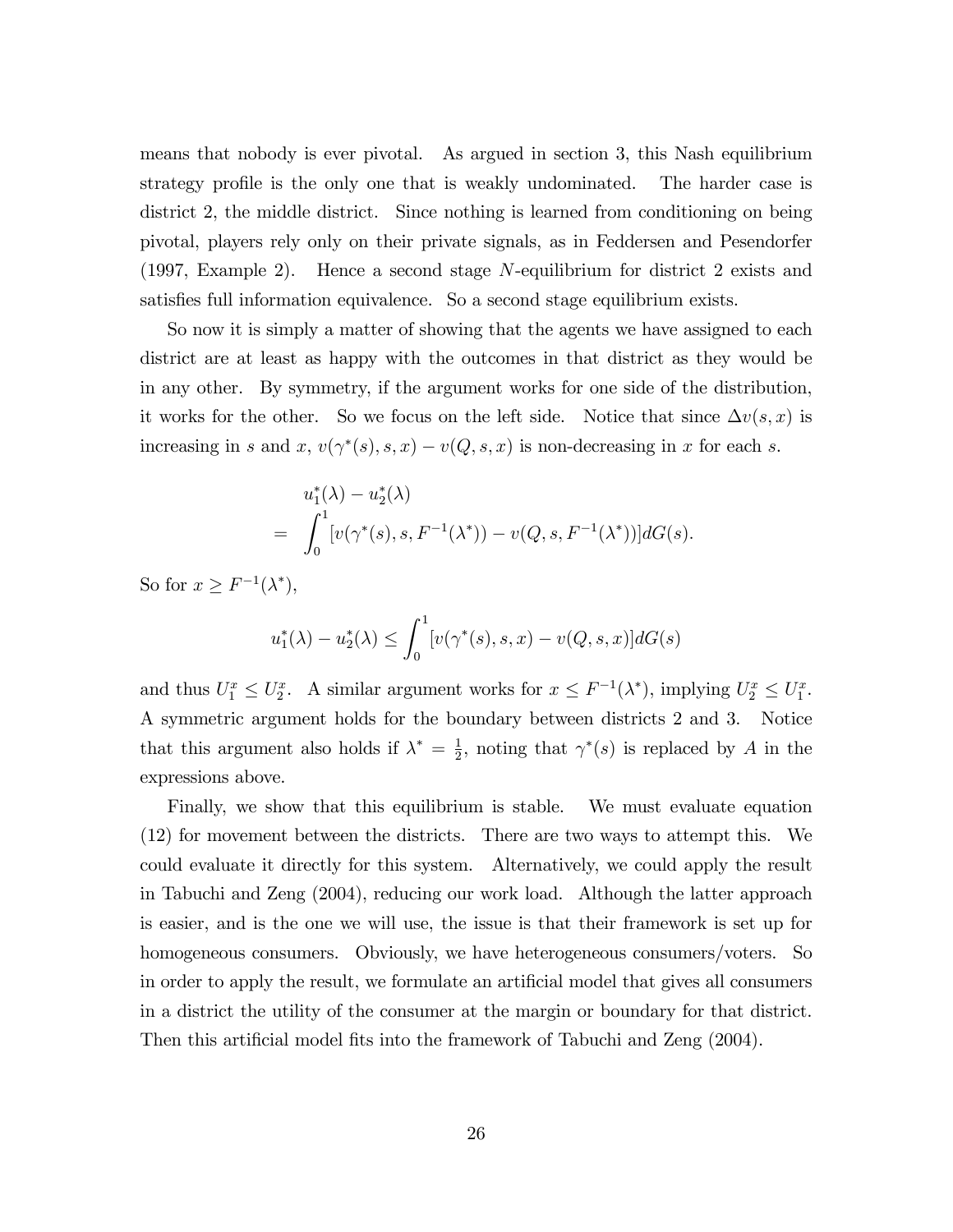DeÖne

$$
\overline{U}_{1}(\lambda_{1}) = u_{1}^{*}(\lambda_{1}) + \int_{0}^{1} v(Q, s, F^{-1}(\lambda_{1})) dG(s)
$$
\n
$$
\overline{U}_{2}(\lambda_{2}) = u_{2}^{*}(\lambda_{2}) + \int_{0}^{1} v(\gamma(s), s, F^{-1}(\frac{1}{2} - \frac{\lambda_{2}}{2})) dG(s)
$$
\n
$$
= u_{2}^{*}(\lambda_{2}) + \int_{0}^{1} v(\gamma(s), s, F^{-1}(\frac{1}{2} + \frac{\lambda_{2}}{2})) dG(s)
$$
\n
$$
\overline{U}_{3}(\lambda_{3}) = u_{3}^{*}(\lambda_{3}) + \int_{0}^{1} v(A, s, F^{-1}(1 - \lambda_{3})) dG(s),
$$
\n(15)

where

$$
\lambda_1 + \lambda_2 + \lambda_3 = 1. \tag{16}
$$

The remainder of the proof consists of 3 steps. First, apply Tabuchi and Zeng  $(2004,$  Theorem 2) to the system defined by  $(15)$  and  $(16)$  to obtain generic existence of a stable equilibrium for this system. Actually, we must delve into the proof of Lemma C1 of that paper, p. 659, as it is not immediately clear that Theorem 2 of that paper applies to a standard New Economic Geography model, such as our economic sector. (Recall that only the economic sector matters for stability, due to our definition of stability.) As it turns out, the Theorem does apply. From the discussion just below equation (11), it follows that the indirect utility of a nonempty region is higher than that of an empty region. Moreover, from standard calculations for the New Economic Geography model, we know that the derivative of indirect utility as a function of  $\lambda$  cannot be zero. Thus, conditions (i) and (ii) of Tabuchi and Zeng (2004, pp. 658-659) are *always* met (not just generically), so a stable equilibrium exists.

Second, we claim that there is no asymmetric equilibrium of the system (15) and (16), so the stable equilibrium must be symmetric, namely  $\lambda_1 = \lambda_3$ . This holds because if the equilibrium is not symmetric, then there is a discontinuity in equilibrium utility between some pair of districts, implying that it is not an equilibrium, a contradiction.

Third, we claim that any stable equilibrium of the system (15) is also a stable equilibrium for the original system in the sense of equation (12). It is an equilibrium of the original system because the utilities of the consumers at the boundaries between districts are equated. Stability holds because the derivatives of the two systems,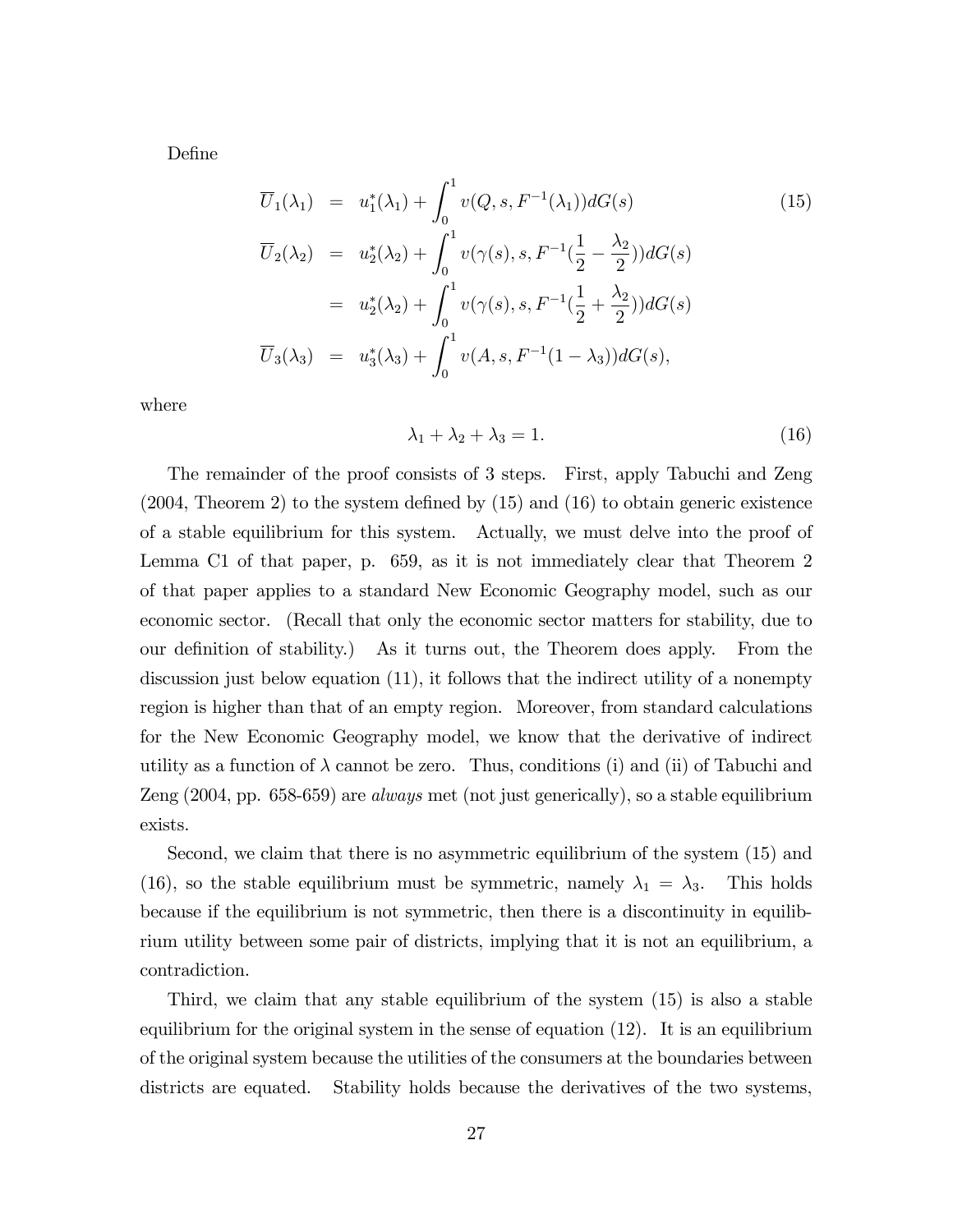evaluated at equilibrium populations, are the same. This is easily verified for each part of the left hand side of inequality (12), where each part is evaluated at the boundary (in consumers/voters) between districts.

#### Characterization of Stable Equilibria:

Due to symmetry, the necessary condition for interior equilibrium is given by

$$
\Delta U(\lambda) \equiv U_2^x - U_1^x|_{x=1-\lambda} = 0.
$$

### (i) Full agglomeration in district 2 ( $\lambda = 0$ )

Suppose all individuals are agglomerated at district 2. Plugging  $\lambda = 0$  into (10), we have  $w^* = \phi^{-1/\varepsilon}$ , and thus,

$$
\Delta U(0) = \left(\frac{L}{\varepsilon \overline{c}}\right)^{\frac{1}{\varepsilon - 1}} \left(1 - \phi^{\frac{2\varepsilon - 1}{\varepsilon(\varepsilon - 1)}}\right) - \frac{1}{2}.
$$

Full agglomeration at district 2 is a stable equilibrium if and only if  $\Delta U(0) \geq 0$ . Solving  $\Delta U(0) = 0$ , we get the agglomeration sustain point:

$$
\phi_A \equiv \left[1-\frac{1}{2}\left(\frac{\varepsilon \overline{c}}{L}\right)^{\frac{1}{\varepsilon-1}}\right]^{\frac{\varepsilon(\varepsilon-1)}{2\varepsilon-1}} \in (0,1) \quad \text{if } 1>\frac{1}{2}\left(\frac{\varepsilon \overline{c}}{L}\right)^{\frac{1}{\varepsilon-1}}.
$$

Hence, full agglomeration emerges if the fixed labor requirement is sufficiently small relative to the mass of workers  $(\bar{c} < \bar{c}') \equiv 2^{\epsilon - 1} \frac{L}{\epsilon}$  $\frac{L}{\varepsilon}$ ) and the transportation cost is large enough  $(\phi \leq \phi_A)$ .

### (ii) Stratified equilibrium with district 2 empty ( $\lambda = 1/2$ )

This is an equilibrium with a symmetric population distribution in districts 1 and 3. Substituting  $\lambda = 1/2$  into (10) yields  $w^* = \begin{pmatrix} \frac{2\phi}{1+\epsilon} \\ 0 \end{pmatrix}$  $\overline{1+\phi}$  $\int_{0}^{\frac{1}{\varepsilon}}$ . Stratified equilibrium with district 2 empty exists if

$$
\Delta U(1/2) = \left(\frac{L}{\varepsilon \overline{c}}\right)^{\frac{1}{\varepsilon - 1}} \left[\phi^{\frac{2\varepsilon - 1}{\varepsilon(\varepsilon - 1)}}\left(\frac{2}{1 + \phi}\right)^{\frac{1}{\varepsilon}} - \left(\frac{1 + \phi}{2}\right)^{\frac{1}{\varepsilon - 1}}\right] + \frac{1}{2} \le 0.
$$

Solving for  $\frac{L}{\bar{c}}$  yields

$$
\frac{L}{\overline{c}} \ge h_1\left(\phi, \varepsilon\right),\tag{17}
$$

where

$$
h_1(\phi, \varepsilon) = \frac{\varepsilon}{2^{\varepsilon - 1} \left[ \left( \frac{1 + \phi}{2} \right)^{\frac{1}{\varepsilon - 1}} - \phi^{\frac{2\varepsilon - 1}{\varepsilon(\varepsilon - 1)}} \left( \frac{2}{1 + \phi} \right)^{\frac{1}{\varepsilon}} \right]^{\varepsilon - 1}}.
$$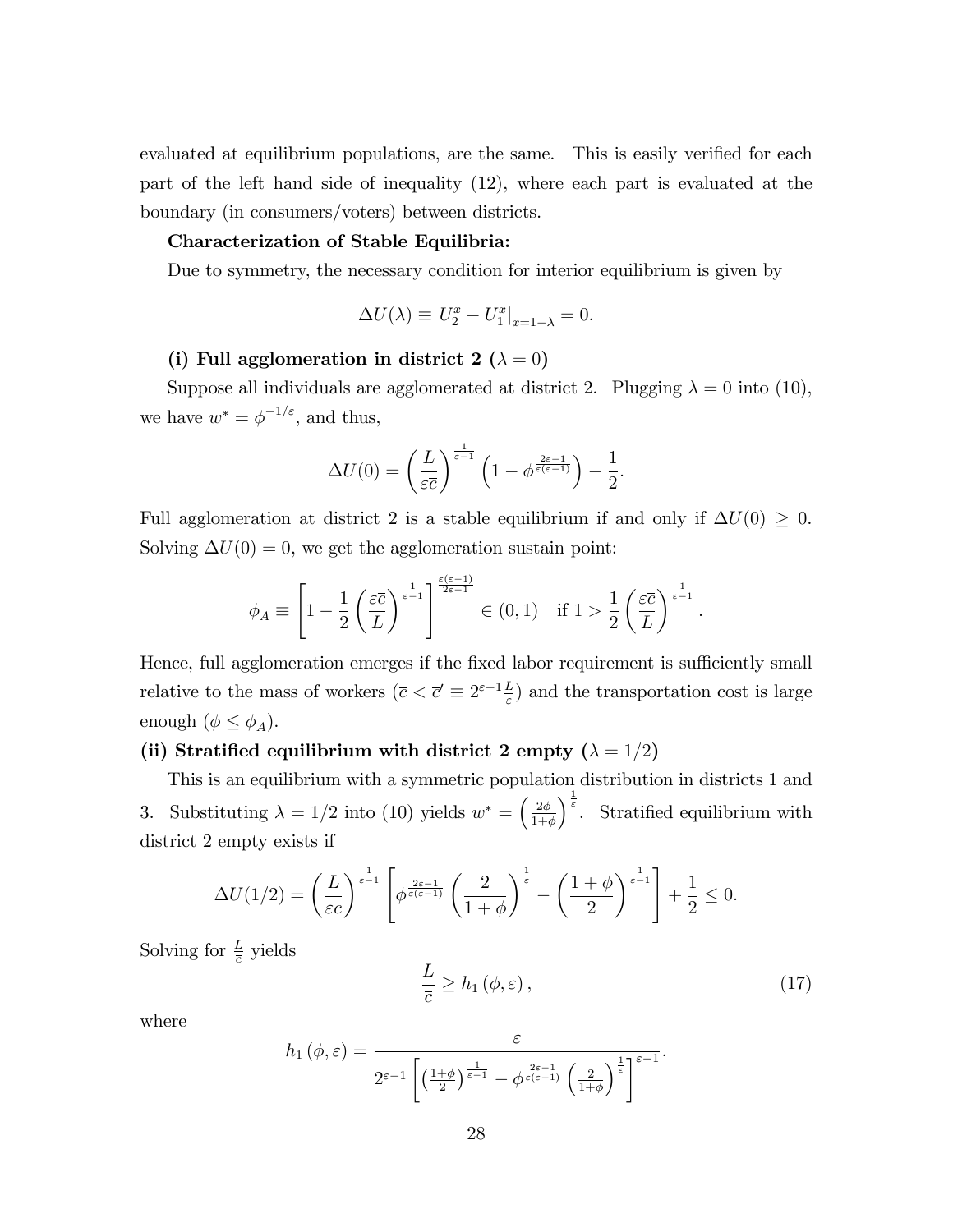This equilibrium is stable if

$$
\left.\frac{d}{d\lambda}\left(U_3^\lambda-U_1^\lambda\right)\right|_{\lambda=1/2}<0.
$$

Solving for  $\frac{L}{c}$  by using (11) for this specific symmetric distribution yields

$$
\frac{L}{\overline{c}} < h_2\left(\phi, \varepsilon\right),\tag{18}
$$

:

where

$$
h_2(\phi, \varepsilon) = \frac{2\varepsilon}{1+\phi} \left[ \frac{(\varepsilon-1) (2\varepsilon + \phi - 1)}{(2\varepsilon - 1) (1-\phi)} \right]^{\varepsilon-1}
$$

Therefore, there exists a stable stratified equilibrium with district  $2 \text{ empty if}$ 

$$
h_1(\phi, \varepsilon) \le \frac{L}{\overline{c}} < h_2(\phi, \varepsilon). \tag{19}
$$

It can be shown that

$$
\lim_{\varepsilon \to \infty, \ \phi \to 0} h_1(\phi, \varepsilon) < 0 \qquad \text{and} \qquad \lim_{\varepsilon \to \infty, \ \phi \to 0} h_2(\phi, \varepsilon) = \infty.
$$

By continuity, (19) holds for any given L and  $\bar{c}$  if  $\varepsilon$  is sufficiently large and  $\phi$  is sufficiently small. Hence, the stratified equilibrium emerges and is stable if the goods are complementary  $(\varepsilon \ge \varepsilon')$  and the transportation cost is large enough  $(\phi \le \phi_B)$ . (iii) Partial agglomeration ( $\lambda \in (0, 1/2)$ )

When  $\phi$  is sufficiently large, full agglomeration in district 2 is not an equilibrium because  $\lim_{\phi \to 1} \Delta U(0) = -1/2 < 0$ . Similarly, full agglomeration in district 1 or 3 is not an equilibrium.

When  $\phi$  is sufficiently large, the stratified equilibrium with district 2 empty does not exist because  $\lim_{\phi \to 1} \Delta U(1/2) = 1/2 > 0$ . Similarly, there is no equilibrium with district 1 or 3 empty.

Thus, any corner solution is not an equilibrium. However, there exists at least one stable equilibrium, which should be interior  $\lambda^* \in (0, 1/2)$  for sufficiently large  $\phi$ .